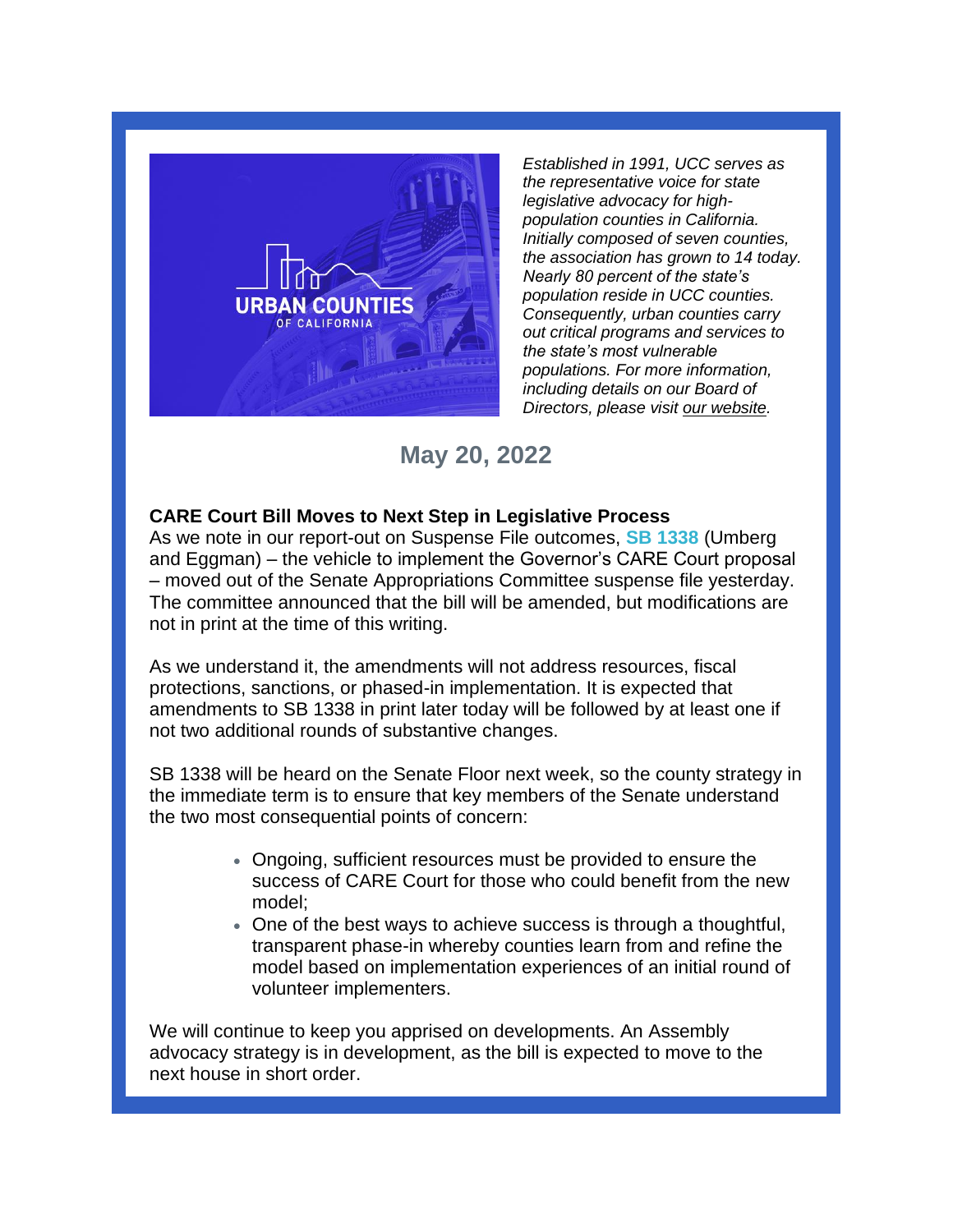#### **Fiscal Committees Announce Suspense File Decisions; Houses Hold Only Floor Sessions Next Week**

Yesterday, the Senate and Assembly Appropriations Committees held contemporaneous suspense file hearings to determine which bills with fiscal impacts would live to see another day. Typically, this all-important, vote-only hearing features an efficient (if frequently frustrating, particularly if the disposition of a bill doesn't go your way) recitation of the outcome on hundreds of measures. As a reminder, the suspense file hearing features no presentation by authors, no testimony or public input, and no description of the rationale behind the decisions. Instead, the committee chair reads through bill numbers and announces one of two potential fates for each measure: (1) passed either as is or with amendments to reduce cost implications or (2) held in committee, meaning the bill will not move forward to the floor for further consideration (i.e., dead). Yesterday's events were somewhat complicated by a power outage in downtown Sacramento that affected the Capitol, but the houses managed to pull off one of the most important hearings of the year despite the logistical challenges. (It's always something!)

Below, we offer a non-exhaustive list of outcomes on bills of interest. Should you wish to check the status of any measure not mentioned below that was taken up yesterday, each fiscal committee has posted unofficial results (**[Assembly](https://r20.rs6.net/tn.jsp?f=001e4rAQk4eQ4F9Af-Olhs8WxZbydV3DNI7-_kUdNZkBqXXJIrkpiREDu8Ht2EL3Tih1lVTYSs7x-qC3OiepqmJPvbCq9HCx0-CvI9YgsB5tFQzYbONeaZMvBQy_wKDXz14GbXixjQa1wufFp836TZ_z9ZxxLFd-AEOhCuC6m2dL3lSs4tFyMm6VLkiWhpHLNm4kY30k9xDg5b9viVTd0fhdG01DyO6la90orrqfXJ-huQEjV4-Vq9K3pTkKmyoumwK8H0Sel4imeFdC_6-uYprg71OMXZttwmQ47ghqXlW-2GGKNYvVyJjcw==&c=p7S0SYNVb-LtM5l0fl77PpcEAVz-T4cayI_qCaPf0c7XAAPgHcoiBQ==&ch=XYXVXzQhRucXA9OhFiXWn2jyWjNOLlu3-zLo7ktL87v4Om1BtfkgrQ==)** | **[Senate](https://r20.rs6.net/tn.jsp?f=001e4rAQk4eQ4F9Af-Olhs8WxZbydV3DNI7-_kUdNZkBqXXJIrkpiREDu8Ht2EL3TihRdChuqBRgdv2vXSZeVzN1lyaGEmp1p5xeTEvMU-bLCBAikOjXObU5gF_lkbJp69oBscnebBl0ZyBYFg_JET_xts7QDJ28RCO79CwYK701jOa-W81XXMMJ3vs-aCT9JPqiFA7e-cKTYAP1vr8kLxEjNySFCUPJnc1vQoRfV4jdMSEo9c8iG_po0NY2bSSS-dOKa10thGzmyk=&c=p7S0SYNVb-LtM5l0fl77PpcEAVz-T4cayI_qCaPf0c7XAAPgHcoiBQ==&ch=XYXVXzQhRucXA9OhFiXWn2jyWjNOLlu3-zLo7ktL87v4Om1BtfkgrQ==)**). This whole process will take place again in August when the Appropriations Committees will take up "second house" bills (i.e., bills that have made it from the Assembly to the Senate and vice versa). Finally, we will be keeping an eye out in the days ahead for amendments on bills that were modified coming out of the suspense file; those amendments could appear in print as early as tomorrow but also could trail into next week. Recall, of course, that the houses cannot take floor action on a bill until amendments have been made publicly available (AKA "in print") for 72 hours. Next week, the Legislature will hold only floor sessions (i.e., no policy or fiscal committees), as next Friday, May 27 is the last day to pass bills introduced in 2022 out of the house of origin.

*Passed (As is or with amendments; now moves on to a floor vote)* **[AB 1663](https://r20.rs6.net/tn.jsp?f=001e4rAQk4eQ4F9Af-Olhs8WxZbydV3DNI7-_kUdNZkBqXXJIrkpiREDu8Ht2EL3TihThKwS9ACgOGW80UfeS3aeG2cd2oVTraiIA698C4UkDBdAmnvlMxrBOIi_TWZfA87eeoK2iGpumLgaXgVoQVfWM0V2OmO34o7RRW5UorJqslkmuTJSNS09pftjVzm5CgqKbXzKOjyMTVA6BofSbUBdlzVTRQYO6rHplDq1ZT8YKY=&c=p7S0SYNVb-LtM5l0fl77PpcEAVz-T4cayI_qCaPf0c7XAAPgHcoiBQ==&ch=XYXVXzQhRucXA9OhFiXWn2jyWjNOLlu3-zLo7ktL87v4Om1BtfkgrQ==) (Maienschein)** – Would revise various procedures in the probate conservatorship process and require the Judicial Council of California to establish a conservatorship diversion program and a statewide supported decision-making program to seek less restrictive alternatives for individuals in conservatorship.

**[AB 1737](https://r20.rs6.net/tn.jsp?f=001e4rAQk4eQ4F9Af-Olhs8WxZbydV3DNI7-_kUdNZkBqXXJIrkpiREDu8Ht2EL3Tihfui8VBT0EBHx5i5nrq2mBMsATGIN9Ek2YO45HrgsColc2FdmRPejI6n5TFTkC8cD5HAqdnShHhPCHy4J5c-M3kxWT5smQ3mzCmWwpzX2C2Sf8sYdJLxDxHKkCg-P4YR8j_LzHwcOKSYukWw17XjaN6559FMF7p2teVSJXFhttqE=&c=p7S0SYNVb-LtM5l0fl77PpcEAVz-T4cayI_qCaPf0c7XAAPgHcoiBQ==&ch=XYXVXzQhRucXA9OhFiXWn2jyWjNOLlu3-zLo7ktL87v4Om1BtfkgrQ==) (Holden)** – Would establish regulation of children's camps, primarily by local health departments. The measure was amended coming out of Appropriations Committee to remove required inspections, among other things.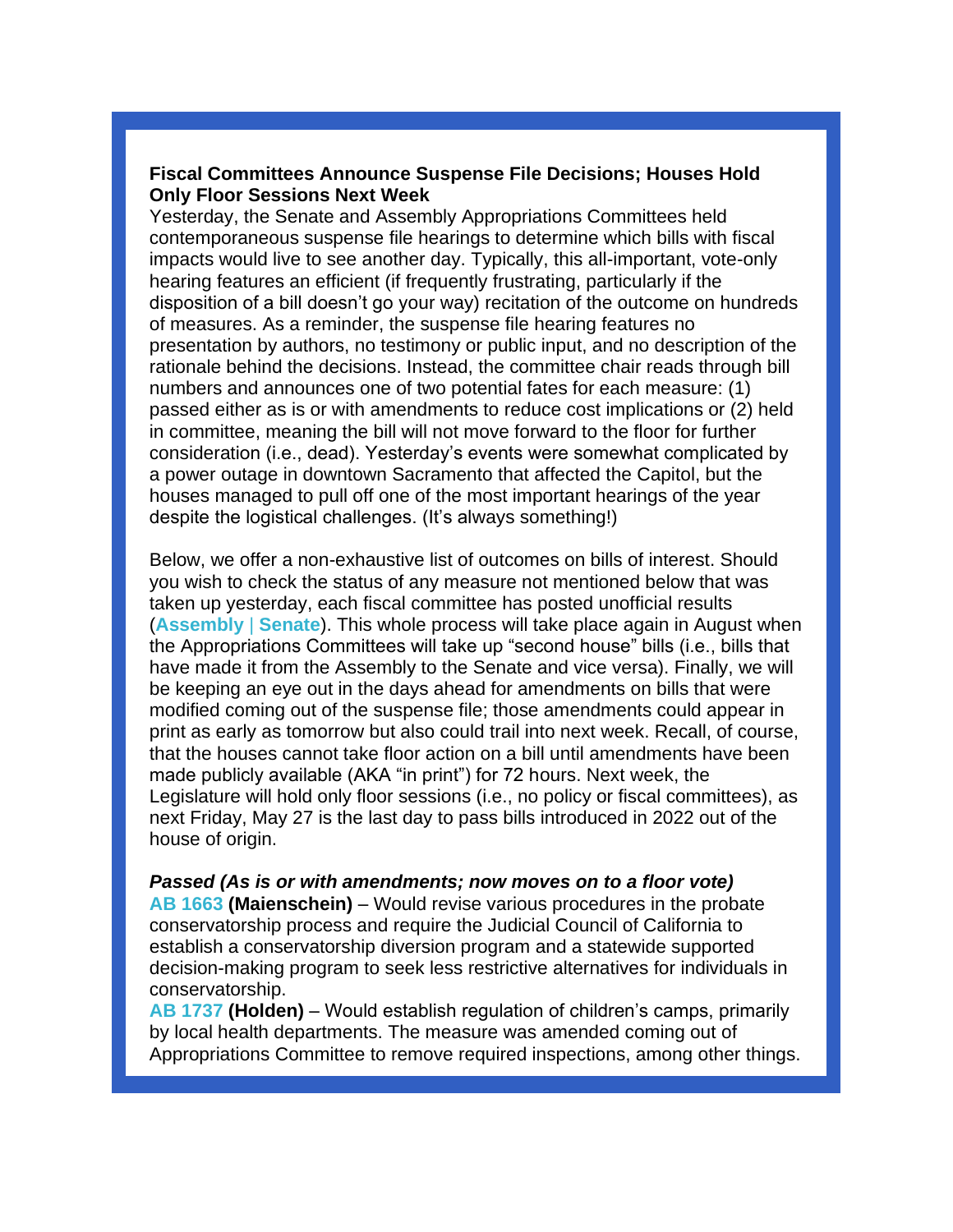**[AB 1778](https://r20.rs6.net/tn.jsp?f=001e4rAQk4eQ4F9Af-Olhs8WxZbydV3DNI7-_kUdNZkBqXXJIrkpiREDu8Ht2EL3Tih4HhUXSLNctfob3Jlq66Bz8kYdzNmvZ1dEfJiBtTDlxDn-DLxG-m29Rz56OemEm0UFi0L2So45wdFeq3wuSuFplKUyPjcyT-eiOW7B3BAwS0zKXx1dAJWNqywwOJNBiFfRN4H7NBQCaS9dpLvz6ouSGyuda_P_MbHGEd-kw5Zh0Q=&c=p7S0SYNVb-LtM5l0fl77PpcEAVz-T4cayI_qCaPf0c7XAAPgHcoiBQ==&ch=XYXVXzQhRucXA9OhFiXWn2jyWjNOLlu3-zLo7ktL87v4Om1BtfkgrQ==) (C. Garcia)** – Would prohibit the Department of Transportation from using state resources on any project, or from permitting any project, that does not meet certain criteria on the California Healthy Places Index.

**[AB 1900](https://r20.rs6.net/tn.jsp?f=001e4rAQk4eQ4F9Af-Olhs8WxZbydV3DNI7-_kUdNZkBqXXJIrkpiREDh0LaEF8yRTbWpSe-LrGbvIQRyGZwJTI2X3-7Od4t3orWAitnDaGWtMH2RDDdSem7PcnEO0KUX7JqL4JWQHIaRLhY3fT0tp-93sEgcwxPmGz-c-L0opu298nZuFCEmck6Fulgahx3SoOEYyZ7zPjLLRXO6SyYWZQoMdAuJRTD51wjce8KefhBPo=&c=p7S0SYNVb-LtM5l0fl77PpcEAVz-T4cayI_qCaPf0c7XAAPgHcoiBQ==&ch=XYXVXzQhRucXA9OhFiXWn2jyWjNOLlu3-zLo7ktL87v4Om1BtfkgrQ==) (Arambula)** – Would increase the income level for maintenance per month to be equal to the income limit for Medi-Cal without a share of cost for individuals who are 65 years of age or older or are disabled, generally totaling 138% of the federal poverty level.

**[AB 1947](https://r20.rs6.net/tn.jsp?f=001e4rAQk4eQ4F9Af-Olhs8WxZbydV3DNI7-_kUdNZkBqXXJIrkpiREDu8Ht2EL3TihAef2kjZv92hqVa1QO5GEBXm1-FvdGNXM6m3_ejbc_tL5rCpV_WJWpNG8Tx1DNPchlqx5v8LVnGsbOpdsB6JxZvNsifZz2QVxG-mclWxgXCmJ-KuWJeUpOzRR6OKnyHoxY5uGG55WxoI0CkdwgCCP9gjqW34PKwFLROeuTm0JTOc=&c=p7S0SYNVb-LtM5l0fl77PpcEAVz-T4cayI_qCaPf0c7XAAPgHcoiBQ==&ch=XYXVXzQhRucXA9OhFiXWn2jyWjNOLlu3-zLo7ktL87v4Om1BtfkgrQ==) (Ting)** – Would require every local and state law enforcement agency to adopt a hate crimes policy with specific parameters and require the Commission on Peace Officers Standards and Training to develop a model hate crimes policy; amendments will offer local law enforcement agencies additional time to comply.

**[AB 1972](https://r20.rs6.net/tn.jsp?f=001e4rAQk4eQ4F9Af-Olhs8WxZbydV3DNI7-_kUdNZkBqXXJIrkpiREDu8Ht2EL3Tihz135SWX6m3x1aIlNt2ITpb-tblZUICYsF4GV85ujfnsngpSpX5iOO5qG9HPzKmGcgB1kp5gSqCZh9bbRAWn-T6IFFy89T40Efl5JVHGOdHrSt4MuGZ3PTT4qWo9qYZo9wYX4lmjYuL0swxC1uceDW5FJLQlIRcPcI8qldx0YuY8=&c=p7S0SYNVb-LtM5l0fl77PpcEAVz-T4cayI_qCaPf0c7XAAPgHcoiBQ==&ch=XYXVXzQhRucXA9OhFiXWn2jyWjNOLlu3-zLo7ktL87v4Om1BtfkgrQ==) (Ward) –** Would increase grand juror pay from \$15 per day to eight hours times the prevailing wage for each day worked; proposed amendments will instead set compensation at 70% of median county daily income.

**[AB 1995](https://r20.rs6.net/tn.jsp?f=001e4rAQk4eQ4F9Af-Olhs8WxZbydV3DNI7-_kUdNZkBqXXJIrkpiREDh0LaEF8yRTbaCJl8xCkHDyxqhF76wqjwW9k477BwOQJI7qt8Q9Ca12j2HgSZnTDGMUfHBgYvgoou-n1Jq7_LXO1MdLUEzB3WDPHp5-soDJvvDwZTbFdHhjnEPySIxwpVThDYFq-IcrnX3uG0Zpd21p62RGPQzk4Xj0cSdGTQzcmtz3q5ij6eSo=&c=p7S0SYNVb-LtM5l0fl77PpcEAVz-T4cayI_qCaPf0c7XAAPgHcoiBQ==&ch=XYXVXzQhRucXA9OhFiXWn2jyWjNOLlu3-zLo7ktL87v4Om1BtfkgrQ==) (Arambula)** – Would eliminate Medi-Cal premiums and subscriber contributions for certain pregnant and post-partum women, children under the age of two, and employed persons with disabilities based on income and other criteria.

**[AB 2023](https://r20.rs6.net/tn.jsp?f=001e4rAQk4eQ4F9Af-Olhs8WxZbydV3DNI7-_kUdNZkBqXXJIrkpiREDu8Ht2EL3TihNKiia8H5lKLXkRMV6j1GHD3NX_hzZ0N2bclg7a8yowDY-AO1EclEHmfJgKDXcw36p_6FAMa1lo4NlhsJeJjQD-TcPU8NZ-llgGzWhEgljxVUd6ytSBrR83XMr5j6aB-Njv8d64ibEQoYp4-iLsX8r8hHStzxYrVVoOnrObM2M8Q=&c=p7S0SYNVb-LtM5l0fl77PpcEAVz-T4cayI_qCaPf0c7XAAPgHcoiBQ==&ch=XYXVXzQhRucXA9OhFiXWn2jyWjNOLlu3-zLo7ktL87v4Om1BtfkgrQ==) (Bennett) –** Would require a county sheriff's department to give a person incarcerated in, or recently released from, a county jail access to up to three free telephone calls to plan for a safe and successful release; would also require the sheriff to make the county jail's release standards, processes and schedules available to an incarcerated person following the determination to release that person.

**[AB 2080](https://r20.rs6.net/tn.jsp?f=001e4rAQk4eQ4F9Af-Olhs8WxZbydV3DNI7-_kUdNZkBqXXJIrkpiREDh0LaEF8yRTbH_BvfQWZc38iKqoCKXkWkNEnaWOjqttMXhxXAqOAaA8b0OYtfVH_hUURjQ92rh1ojVYD7Vjctm0XFQn4LYwPBvNHffcQXLc3Ay0ttXztjMS1FwLKPiGi9GJ4Jqv2kWxqmWsibhCxT328uOQoS7Vhej9AfAxS5qBmWiSY2OcidPs=&c=p7S0SYNVb-LtM5l0fl77PpcEAVz-T4cayI_qCaPf0c7XAAPgHcoiBQ==&ch=XYXVXzQhRucXA9OhFiXWn2jyWjNOLlu3-zLo7ktL87v4Om1BtfkgrQ==) (Wood)** – Would implement the Health Care Consolidation and Contracting Fairness Act of 2022; amendments will increase the transaction threshold, among other provisions to narrow the scope of the bill.

**[AB 2186](https://r20.rs6.net/tn.jsp?f=001e4rAQk4eQ4F9Af-Olhs8WxZbydV3DNI7-_kUdNZkBqXXJIrkpiREDu8Ht2EL3Tihq6OIllqTQnwfEw3K1hOLUghKe3eB1hzy66qGw5IaxTFZJa6fVHRiawC4j8kvjZqSvBBXjYuRf2ZcA536PeiwWY8ZeagzP7Gsi8G_GdMWMVVmNNbs626FP7T3H_0-9l-KOUsoYQ7uTyyP0ofg3Zl7eQqGlYWIVQ1TezSVkHTpZB0=&c=p7S0SYNVb-LtM5l0fl77PpcEAVz-T4cayI_qCaPf0c7XAAPgHcoiBQ==&ch=XYXVXzQhRucXA9OhFiXWn2jyWjNOLlu3-zLo7ktL87v4Om1BtfkgrQ==) (Grayson) –** Would establish the Housing Cost Reduction Incentive Program to reimburse cities and counties for up to 50% of the development impact fees they reduce or defer for affordable housing developments. **[AB 2237](https://r20.rs6.net/tn.jsp?f=001e4rAQk4eQ4F9Af-Olhs8WxZbydV3DNI7-_kUdNZkBqXXJIrkpiREDu8Ht2EL3TihwNzIs0TK9mj4NYbt3i9ivRyj_ak0dTdRlV08cCotpvj3nw2UNxhSBWrR8lOGBTu37EuxmiVfG5GMBds5oiHwakqKF1oCNPEVvR4KM0iu8PiDccycVRtEhPOfqS-JEZyjwH-7bhy62tv9Vpvu6sgE5c59y0WtP_OWm-RDU_i2UNI=&c=p7S0SYNVb-LtM5l0fl77PpcEAVz-T4cayI_qCaPf0c7XAAPgHcoiBQ==&ch=XYXVXzQhRucXA9OhFiXWn2jyWjNOLlu3-zLo7ktL87v4Om1BtfkgrQ==) (Friedman) –** Would require alignment between regional

transportation planning, regional transportation funding and the state's climate goals.

**[AB 2259](https://r20.rs6.net/tn.jsp?f=001e4rAQk4eQ4F9Af-Olhs8WxZbydV3DNI7-_kUdNZkBqXXJIrkpiREDu8Ht2EL3TihzASaKmjmQ36WKWUMSAq_hG-j0a01ZEOqr6btpasUbRKpN3WPK-ImaKgm06S0ZvascIBGboSd5zp6WVw6z_5_j0xecmYEVYOQyYdqglG7_Kk_X3wDC_7Cny2g-49NIGzDe5D1jE58z6prC3yLTjZexLxfnvZzJT9hTFA7W3T3niM=&c=p7S0SYNVb-LtM5l0fl77PpcEAVz-T4cayI_qCaPf0c7XAAPgHcoiBQ==&ch=XYXVXzQhRucXA9OhFiXWn2jyWjNOLlu3-zLo7ktL87v4Om1BtfkgrQ==) (Berman)** – Would require the State Department of Social Services, in collaboration with the State Department of Health Care Services (DHCS), to establish a grant program to fund the development and implementation of evidence-based models and promising practices to serve foster youth with substance use disorders who are residing in family-based settings

**[AB 2294](https://r20.rs6.net/tn.jsp?f=001e4rAQk4eQ4F9Af-Olhs8WxZbydV3DNI7-_kUdNZkBqXXJIrkpiREDh0LaEF8yRTbuywP4jCP3ariclO9tsMFcOFQSArfRAQZByjFOLGcu4fYtiKzrEIN77804Golm9bDpmqQ0kDMFdZ7VQZo-7jl5Ne2A8BI-R7GGqoN6IDM9l-PU1YjThMHeNBaNVeKIeyxWFpdDpytHnh2MeUlWe4NKZbd0_SGCJ8lLn6i-5bKLSU=&c=p7S0SYNVb-LtM5l0fl77PpcEAVz-T4cayI_qCaPf0c7XAAPgHcoiBQ==&ch=XYXVXzQhRucXA9OhFiXWn2jyWjNOLlu3-zLo7ktL87v4Om1BtfkgrQ==) (Jones-Sawyer)** – Would renew local authority to create a diversion or deferred entry of judgment program for persons who commit repeat theft offenses, and direct funding to courts or probation departments to create demonstration projects to reduce the recidivism of high-risk misdemeanor probationers, if an appropriation for this purpose is contained the state budget.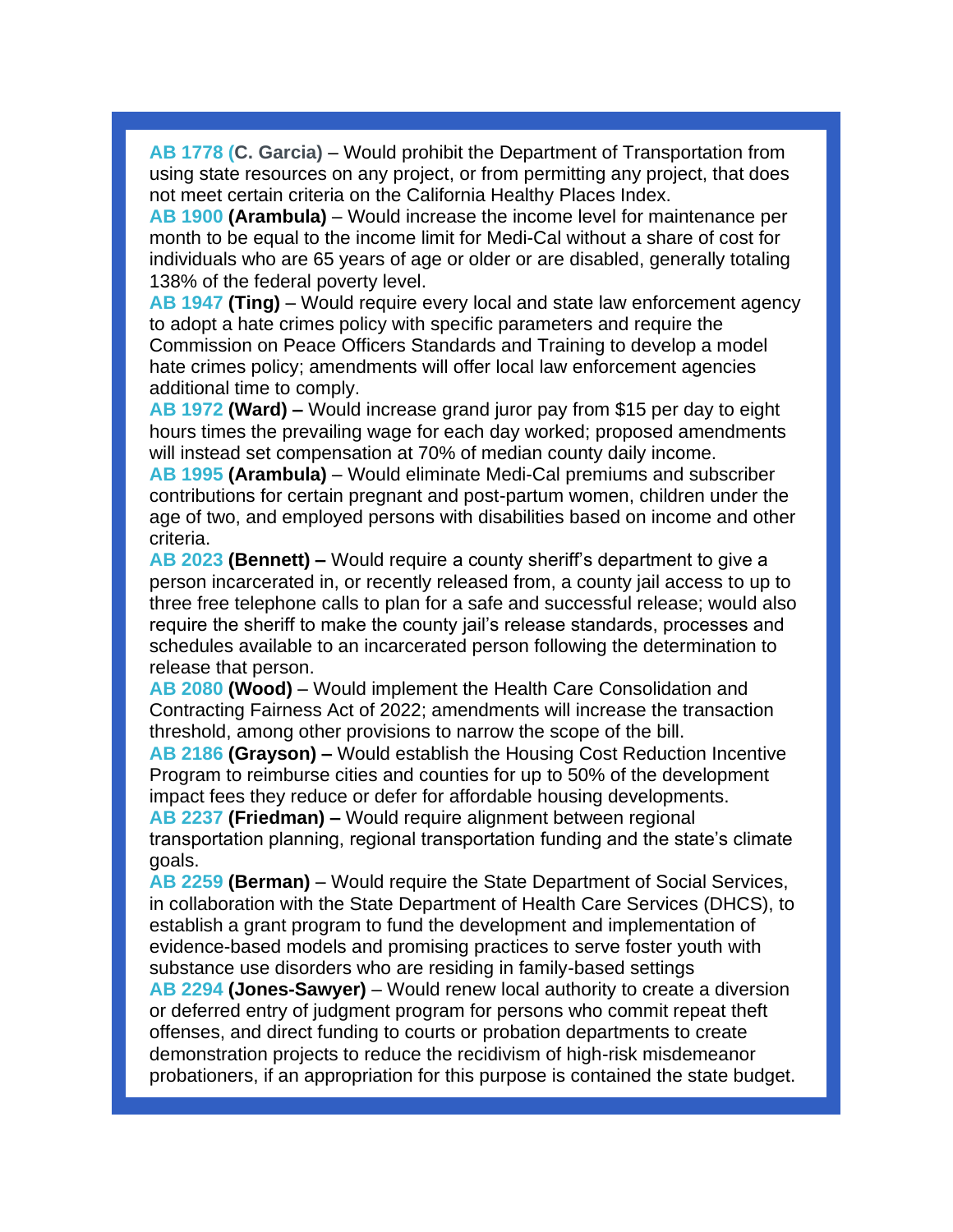**[AB 2306](https://r20.rs6.net/tn.jsp?f=001e4rAQk4eQ4F9Af-Olhs8WxZbydV3DNI7-_kUdNZkBqXXJIrkpiREDu8Ht2EL3TihCYE1Wnxf4yAugAUcbE9DFaL-UBT_vaYmuYhCY_EPiFdIEnD80iP-PIP03ILYwrJXJAx_6ZZpQyS-BETaPRsQlL4Ke5gYgWdglFTJwKU87ON6wmsEttkyiUwE6k91IgS73EYwTXNb0I187UXK0JCE5BCad1cFfjBiNRrL951gqrU=&c=p7S0SYNVb-LtM5l0fl77PpcEAVz-T4cayI_qCaPf0c7XAAPgHcoiBQ==&ch=XYXVXzQhRucXA9OhFiXWn2jyWjNOLlu3-zLo7ktL87v4Om1BtfkgrQ==) (Cooley)** – Would create Specialized Foster Homes for Transition Aged Youth, expand the Foster Family Home and Small Family Insurance Fund (Insurance Fund) to include short-term residential therapeutic programs (STRTPs), and expand eligibility for the Independent Living Program (ILP). **[AB 2331](https://r20.rs6.net/tn.jsp?f=001e4rAQk4eQ4F9Af-Olhs8WxZbydV3DNI7-_kUdNZkBqXXJIrkpiREDu8Ht2EL3TihyQuLjB5ibEXBPG8YMZS8qHC1M0_EfBMiCq4cB_EZjlr6KiprD5Mls3MukQ2yWUdbIoMGFqWRfZn-5NcbKAvsp9OShl7kpN2RgUCJ_jS5lTPk9pduACp3UEE90MqKix9jfweFytLOtTfABcBaG34uIWAl9F4uKwl1Qyg47R_npPY=&c=p7S0SYNVb-LtM5l0fl77PpcEAVz-T4cayI_qCaPf0c7XAAPgHcoiBQ==&ch=XYXVXzQhRucXA9OhFiXWn2jyWjNOLlu3-zLo7ktL87v4Om1BtfkgrQ==) (Calderon)** – Would create the Bridge to Recovery for Adult Day Services: COVID-19 Mitigation and Resilience Grant Program to Combat Senior Isolation to improve the health, safety, and well-being of vulnerable atrisk seniors through safe access to vital services in adult day health care and adult day program settings.

**[AB 2357](https://r20.rs6.net/tn.jsp?f=001e4rAQk4eQ4F9Af-Olhs8WxZbydV3DNI7-_kUdNZkBqXXJIrkpiREDu8Ht2EL3TihDU9Y1Cq8oawo_daLUexoIBp-T6tpZMapypMMMOhB7baaqRpPR4X4FQdFKitQw78vq75F14sUVEBHhUZqNugd5JBozq9wUshOZaxVKCHbN4smcslF90NYsWDygXHLQ8ywHNflKTrYcpMfKdazS6SFiDC8a4rV2EycBoJOBwBaRn0=&c=p7S0SYNVb-LtM5l0fl77PpcEAVz-T4cayI_qCaPf0c7XAAPgHcoiBQ==&ch=XYXVXzQhRucXA9OhFiXWn2jyWjNOLlu3-zLo7ktL87v4Om1BtfkgrQ==) (Ting)** – Would make changes to provisions of the Surplus Lands Act regarding public noticing and penalties and would require the Department of Housing and Community Development (HCD) to post on its website a list of all entities, including housing sponsors, that have notified HCD of their interest in acquiring surplus land for affordable housing.

**[AB 2402](https://r20.rs6.net/tn.jsp?f=001e4rAQk4eQ4F9Af-Olhs8WxZbydV3DNI7-_kUdNZkBqXXJIrkpiREDh0LaEF8yRTbWbuE-fCWoqtak1A4zirvREnzPYmPWumwgNmgEnGJlUMsc8_C-e4rfa1HteN1cwjU2iDUgkMZGXr-KZzZ696TslGI3W39f5Qi0oCRZU8BAnhvo_y_EuLO_foaDNSvhJn4rXocsCKjInc0NaoC6IDdCq38dLkOJ2_zxPGP0CiwyJQ=&c=p7S0SYNVb-LtM5l0fl77PpcEAVz-T4cayI_qCaPf0c7XAAPgHcoiBQ==&ch=XYXVXzQhRucXA9OhFiXWn2jyWjNOLlu3-zLo7ktL87v4Om1BtfkgrQ==) (B. Rubio)** – Would implement continuous Medi-Cal eligibility for children ages 0-5.

**[AB 2419](https://r20.rs6.net/tn.jsp?f=001e4rAQk4eQ4F9Af-Olhs8WxZbydV3DNI7-_kUdNZkBqXXJIrkpiREDu8Ht2EL3Tih34kWn2oyVnooLhL4HysIWUidE4LvB_RO_d-Unv0JyUtNVylmBedULegzY7mbYpKO-ge9wflgwpF3OuVtd9hT0bUg227bRGd10-9o93Vcf9JPdzEpsNtmZbtU9HStQR8UD2A7TnZTVVFI_wH9cFLPHAZmeEJgKKn34z4qrlv2MPY=&c=p7S0SYNVb-LtM5l0fl77PpcEAVz-T4cayI_qCaPf0c7XAAPgHcoiBQ==&ch=XYXVXzQhRucXA9OhFiXWn2jyWjNOLlu3-zLo7ktL87v4Om1BtfkgrQ==) (Bryan) –** Would require a state agency administering federal funds under the federal Infrastructure Investment and Jobs Act to allocate a minimum of 40% of those funds to projects that provide a direct benefit to disadvantaged communities and an additional 10% to projects that provide direct benefits to low-income households.

**[AB 2421](https://r20.rs6.net/tn.jsp?f=001e4rAQk4eQ4F9Af-Olhs8WxZbydV3DNI7-_kUdNZkBqXXJIrkpiREDu8Ht2EL3TihTyPtBw6ec_No2W3W40nrfIiXOTcLo4zk1cROnFanGgJth0JCO8dX8OUZExy12ynWqCWvHWfg4ZomZNvDej8ptMOX4Jg9Snu2kK1DTBlWwiW6FV4KUbpKVpm6HFEx9i1UEoyLRvvSWHFJM2wQapssyvr1gKvWGoufXIfaGLNCmAk=&c=p7S0SYNVb-LtM5l0fl77PpcEAVz-T4cayI_qCaPf0c7XAAPgHcoiBQ==&ch=XYXVXzQhRucXA9OhFiXWn2jyWjNOLlu3-zLo7ktL87v4Om1BtfkgrQ==) (B. Rubio) –** Would enhance local prosecutors' ability to civilly enforce restrictions against unlawful diversions of water and water pollution stemming from unlicensed cannabis growing operations.

**[AB 2438](https://r20.rs6.net/tn.jsp?f=001e4rAQk4eQ4F9Af-Olhs8WxZbydV3DNI7-_kUdNZkBqXXJIrkpiREDqYikOdFovIGrrkxsKhDda0ixZexmWHg2i1iUqnGYnNOJeNeIBPrHFwqlcJbiHMXqVTON59_So_ogsxG7CzU8g01T3eEUIBithN_yVr_y_XwC56z86UFKxqC5axZRjvCHvECAQqik-6NcipmDIF3YRsPgjfnouxwHnip-l817KRCI454d-h5geU=&c=p7S0SYNVb-LtM5l0fl77PpcEAVz-T4cayI_qCaPf0c7XAAPgHcoiBQ==&ch=XYXVXzQhRucXA9OhFiXWn2jyWjNOLlu3-zLo7ktL87v4Om1BtfkgrQ==) (Friedman) –** Would require state and local transportation funding to align with state climate plans and greenhouse gas emissions reduction standards.

**[AB 2547](https://r20.rs6.net/tn.jsp?f=001e4rAQk4eQ4F9Af-Olhs8WxZbydV3DNI7-_kUdNZkBqXXJIrkpiREDu8Ht2EL3TihROGn7J1XyMELEnYQ3NvBQhHz2KhhbiJNZnd8kIk9YAGLsKYLoIXzQyQaH6Q7b1wTNRXWkrmOT7WhmP8m3mwTGe1BdQSrJuGUK3V5_fOiN1s6qXvohPH9OJlCKDHrMROh0fbiFmpICizUwwMpngCViUCf7FwqHDh21JPISQUO8KQ=&c=p7S0SYNVb-LtM5l0fl77PpcEAVz-T4cayI_qCaPf0c7XAAPgHcoiBQ==&ch=XYXVXzQhRucXA9OhFiXWn2jyWjNOLlu3-zLo7ktL87v4Om1BtfkgrQ==) (Nazarian) –** Would require the California Department of Aging to create the Housing Stabilization to Prevent and End Homelessness Among Older Adults and People with Disabilities Program.

**[AB 2579](https://r20.rs6.net/tn.jsp?f=001e4rAQk4eQ4F9Af-Olhs8WxZbydV3DNI7-_kUdNZkBqXXJIrkpiREDu8Ht2EL3TihqeV_Q0obx-A2v9_f-pn5zy0aK510j7NRxsGP-gWCPhpkTi7EAorjH-15143bLG4PjQ-rIl1kccwt05I0TVHbuoixtbws5y7sIUYnWDkdncAV0kcvPBqch6xwCRFMQDeYONdG3Xq0CsyGhA8sQgVnQuBm51dWCnDlknFksl4kQAg=&c=p7S0SYNVb-LtM5l0fl77PpcEAVz-T4cayI_qCaPf0c7XAAPgHcoiBQ==&ch=XYXVXzQhRucXA9OhFiXWn2jyWjNOLlu3-zLo7ktL87v4Om1BtfkgrQ==) (Bennett)** – Would, to the extent funding is provided, require a county placing agency to implement model practices for intensive family finding for foster children.

**[AB 2630](https://r20.rs6.net/tn.jsp?f=001e4rAQk4eQ4F9Af-Olhs8WxZbydV3DNI7-_kUdNZkBqXXJIrkpiREDu8Ht2EL3TihkrVMp-X4GyIxssxkFBeScw-w75BTPo30W1y63IDBxMvVtgAvjBZLRJ0Plt4b9ZAlRUeHsaiQHUsjSgt1q7dbOtcIC4deGmrl2AGYl5DC67rHYrdwn20Ai88S5O7EVYHg9NT8iiq7hYwE9irwjfDFvIsifyyas-aIrsVqTqnD-zU=&c=p7S0SYNVb-LtM5l0fl77PpcEAVz-T4cayI_qCaPf0c7XAAPgHcoiBQ==&ch=XYXVXzQhRucXA9OhFiXWn2jyWjNOLlu3-zLo7ktL87v4Om1BtfkgrQ==) (O'Donnell)** – Would require a city or county that has used a state funding source to address homelessness to provide a public report on its internet website on the use of those funds.

**[AB 2677](https://r20.rs6.net/tn.jsp?f=001e4rAQk4eQ4F9Af-Olhs8WxZbydV3DNI7-_kUdNZkBqXXJIrkpiREDu8Ht2EL3TihFnRb1Dl0mhzoZLe4EFo_xGICeOvrvvjCdg0WQpwGHvuMHkVqYqshY6YaHrEQkJ1FVhRZO2VPmLOV7ydqye6mjV3u9_oZOo02EQSbAMnYT4hIlDajHdTHbd5NPy4JsyCOgzaM8cUJP2gyTYjylIDX_opBUTITyqGegosd8ZdPdjs=&c=p7S0SYNVb-LtM5l0fl77PpcEAVz-T4cayI_qCaPf0c7XAAPgHcoiBQ==&ch=XYXVXzQhRucXA9OhFiXWn2jyWjNOLlu3-zLo7ktL87v4Om1BtfkgrQ==) (Gabriel) –** Would have modernized the Information Practices Act of 1977 and applied the entirety of its provisions to local agencies; amendments will remove local agencies from the bill but also include intent language regarding privacy.

**[AB 2680](https://r20.rs6.net/tn.jsp?f=001e4rAQk4eQ4F9Af-Olhs8WxZbydV3DNI7-_kUdNZkBqXXJIrkpiREDu8Ht2EL3TihchMG3HBAT-OwNp3eQeWtzPA0Css0aaDcT_ckNUwPn7dt065m1cY-reRaY04xJO7gkCsCpmn14FFOzhXNdToxQY2f263iWalmJ7vtDMc5KcX2kx_RW6Hmer7RR3kunRkydSd5lvLon1sV4ZqUx3i-OWeV2K0ljN3P116e0BVe5Pc=&c=p7S0SYNVb-LtM5l0fl77PpcEAVz-T4cayI_qCaPf0c7XAAPgHcoiBQ==&ch=XYXVXzQhRucXA9OhFiXWn2jyWjNOLlu3-zLo7ktL87v4Om1BtfkgrQ==) (Arambula)** – Would create the Community Health Navigator Program to make direct grants to qualified community-based organizations to conduct targeted outreach, enrollment, retention, and access activities for Medi-Cal-eligible individuals and families.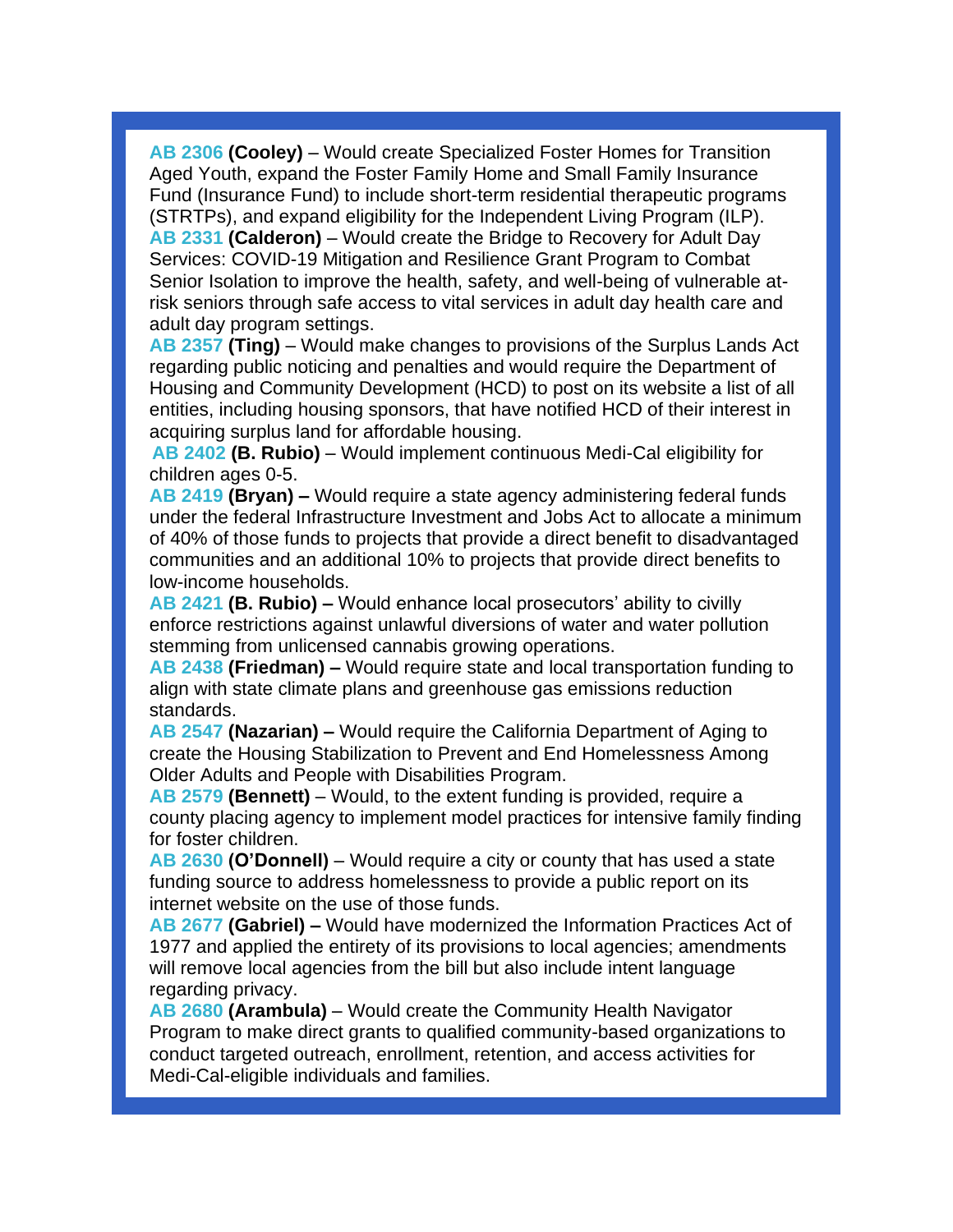**[AB 2697](https://r20.rs6.net/tn.jsp?f=001e4rAQk4eQ4F9Af-Olhs8WxZbydV3DNI7-_kUdNZkBqXXJIrkpiREDu8Ht2EL3Tih_iLc_t2g57iKwZIjMPY1v7cVJQJz21KZ0vk3qsi8AubjlPkhzuLYz4vLTEld7941W-mhzZs9NO-lPtEHcNvjxez45G7xL9DrQBSfqUtloyJcGhwUs_XyO2HEMeB2g4HnddH5WuQrSjK7PsS8vYnEf5hYfDWob8_xc20GUhzfCAc=&c=p7S0SYNVb-LtM5l0fl77PpcEAVz-T4cayI_qCaPf0c7XAAPgHcoiBQ==&ch=XYXVXzQhRucXA9OhFiXWn2jyWjNOLlu3-zLo7ktL87v4Om1BtfkgrQ==) (Aguiar-Curry)** – Would require the department to implement a community health workers and promotors benefit under the Medi-Cal program. **[AB 2724](https://r20.rs6.net/tn.jsp?f=001e4rAQk4eQ4F9Af-Olhs8WxZbydV3DNI7-_kUdNZkBqXXJIrkpiREDqYikOdFovIGo-pS7YuHyXv2KQdDOaWg3ZclCdqcbrPwE-P6MpmW3Sap2dCIlfOh_tcTArSulC0qnTMppgyvIUrdYMVjasbuf39GeFx7RaqFkEY0X1ogClrd0O75G2J9iWFzB6lCfGc2s3q3Kf3v1VjvyBLAue62aO-GC24H5RtzrKPFPAM0rE8=&c=p7S0SYNVb-LtM5l0fl77PpcEAVz-T4cayI_qCaPf0c7XAAPgHcoiBQ==&ch=XYXVXzQhRucXA9OhFiXWn2jyWjNOLlu3-zLo7ktL87v4Om1BtfkgrQ==) (Arambula)** – Would implement the single Medi-Cal contract with Kaiser Permanente.

**[AB 2748](https://r20.rs6.net/tn.jsp?f=001e4rAQk4eQ4F9Af-Olhs8WxZbydV3DNI7-_kUdNZkBqXXJIrkpiREDu8Ht2EL3Tih5ZvSHkpJ0JjEXO4rhfquO6Dq0ywrAsv05y2COC4FdEQeMNT92aHKYHQBMbKKUcedItKew4cwqyBf81tEm1dmTAS9MlCHhXEDMt_uDzsUOaO9E0_hn-cznuz3ukcmBtRJq8LgYIV57LyTtDw8TkrcVX_aicO37gtPQeuvpCeIW7M=&c=p7S0SYNVb-LtM5l0fl77PpcEAVz-T4cayI_qCaPf0c7XAAPgHcoiBQ==&ch=XYXVXzQhRucXA9OhFiXWn2jyWjNOLlu3-zLo7ktL87v4Om1BtfkgrQ==) (Holden)** – Would make comprehensive changes to existing state law enacted by the Digital Infrastructure and Video Competition Act of 2006 (DIVCA), including establishing the policy of the state that subscribers and potential subscribers of a state video franchise holder should benefit from equal access to service within the service area, and authorizing the California Public Utilities Commission to exercise all authority, jurisdiction, and powers. **[SB 872](https://r20.rs6.net/tn.jsp?f=001e4rAQk4eQ4F9Af-Olhs8WxZbydV3DNI7-_kUdNZkBqXXJIrkpiREDu8Ht2EL3TihuL2PLPxQkJeIor0W2bvxm9lq_N5MS2zv45QpdOS02kQo08ZflB7svsMPxo_BUSS4Vzfow_Mieajd4F7qnXvMv2a9nyBSQPvWAOjEANjbFkNy2zxrsNFFhFCkOcB9ids62Qlm_i9QaNRFfZeZmxZbbtUNuoHpNQkUmRaMSfNunsU=&c=p7S0SYNVb-LtM5l0fl77PpcEAVz-T4cayI_qCaPf0c7XAAPgHcoiBQ==&ch=XYXVXzQhRucXA9OhFiXWn2jyWjNOLlu3-zLo7ktL87v4Om1BtfkgrQ==) (Dodd)** – Would authorize a county or a city and county to operate a licensed mobile unit to provide prescription medication within its jurisdiction to specified individuals, including homeless individuals.

**[SB 897](https://r20.rs6.net/tn.jsp?f=001e4rAQk4eQ4F9Af-Olhs8WxZbydV3DNI7-_kUdNZkBqXXJIrkpiREDu8Ht2EL3Tihn2EOO4qgftLXFmlNBWIE3kJwyL3lIYw9mqYn91iTCaRLUcEAfjRDFj6XmjoHXvLbt0s5y7ptY57123qkNxd-nDaLlDEeew94MQz9ffONfsTgmvDyt1JYkv42X3eicj4KpITOhC7vmRZq_NUGmjTqxMba0ODBksIpIVtWUiY4-XU=&c=p7S0SYNVb-LtM5l0fl77PpcEAVz-T4cayI_qCaPf0c7XAAPgHcoiBQ==&ch=XYXVXzQhRucXA9OhFiXWn2jyWjNOLlu3-zLo7ktL87v4Om1BtfkgrQ==) (Wieckowski) –** Would make numerous changes to the laws governing accessory dwelling units and junior accessory dwelling units and would also require the Department of Housing and Community Development to establish and administer a grant program, upon appropriation of funds by the Legislature, to fund the construction and maintenance of ADUs and JADUs. **[SB 929](https://r20.rs6.net/tn.jsp?f=001e4rAQk4eQ4F9Af-Olhs8WxZbydV3DNI7-_kUdNZkBqXXJIrkpiREDu8Ht2EL3TihV_3KfVQ0mC3JDC2Ir_s1OEKCIuy6Ev9n9r1a97TzPh-SGpR7rJrZ6hrFNKZG_lbUns3rq47LcC_BruC2kIwkW6Bs9bURtzTp4F5NPdNDDqWjNynhHnyhTt5PNP2BfkG8XFpVKZ-fqEt5PbfOtsLjZP6ILkUt5Mgf77mNgKm2sus=&c=p7S0SYNVb-LtM5l0fl77PpcEAVz-T4cayI_qCaPf0c7XAAPgHcoiBQ==&ch=XYXVXzQhRucXA9OhFiXWn2jyWjNOLlu3-zLo7ktL87v4Om1BtfkgrQ==) (Eggman)** – Would require DHCS to collect and publish data relating to, among other things, the number of persons detained for 72-hour evaluation and treatment, clinical outcomes for individuals placed in each type of hold,

services provided in each category, waiting periods, and needs for treatment beds, as specified. **[SB 931](https://r20.rs6.net/tn.jsp?f=001e4rAQk4eQ4F9Af-Olhs8WxZbydV3DNI7-_kUdNZkBqXXJIrkpiREDu8Ht2EL3Tihz_XHFHUuigo81P0uuLsCjkkXEQ_6w3SoDqqIEBzWfApFwFXkQR8tc0_E_RXSPFJ0CsMWW9jetgTkC_CHRo2IvOxrYcVdt0N9p8WaXRV8k5FAL725UIRhKJX_dhB2SK9R261uWk_AXpyDxPzC-3Oay8YWYfDVGCXqMDU5jAGf_rc=&c=p7S0SYNVb-LtM5l0fl77PpcEAVz-T4cayI_qCaPf0c7XAAPgHcoiBQ==&ch=XYXVXzQhRucXA9OhFiXWn2jyWjNOLlu3-zLo7ktL87v4Om1BtfkgrQ==) (Leyva)** – Would require the Public Employment Relations Board

(PERB) to impose civil penalties on public sector employers if it finds they deterred or discouraged workers from exercising collective bargaining rights and would require public sector employers to pay the union's attorney's fees and costs if the union prevails in a legal action to enforce those rights.

**[SB 932](https://r20.rs6.net/tn.jsp?f=001e4rAQk4eQ4F9Af-Olhs8WxZbydV3DNI7-_kUdNZkBqXXJIrkpiREDu8Ht2EL3Tih-_4xEyYL7p9DH36RgTBpmZxSkQXGIghWOhalYNaRnojGmgYHaiLZhnG1nlARBvriFAcN_KDukhIqMlOpPb2NjebJx3QN3hDGA14Y1wUooC3fcoLE01veMc-OOepQgB7Se8Jj4iu3h81nUJdJl1Kw5Yh8Fc994DgnEEvY4r-7hCs=&c=p7S0SYNVb-LtM5l0fl77PpcEAVz-T4cayI_qCaPf0c7XAAPgHcoiBQ==&ch=XYXVXzQhRucXA9OhFiXWn2jyWjNOLlu3-zLo7ktL87v4Om1BtfkgrQ==) (Portantino) –** Would require cities and counties, upon the next substantive revision of the general plan's circulation element on or after June 30, 2024, to develop and implement bicycle plans, pedestrian plans, and traffic calming plans for any urbanized areas and Would also create a cause of action, from January 1, 2024 until January 1, 2028, against a city or county that fails to implement those plans for certain persons injured in a collision with a motor vehicle in high injury areas in 10 counties.

**[SB 964](https://r20.rs6.net/tn.jsp?f=001e4rAQk4eQ4F9Af-Olhs8WxZbydV3DNI7-_kUdNZkBqXXJIrkpiREDu8Ht2EL3TihR64QfBNgiPWs-WsNhkGBQVubUH_NTZTw8CEVTCNysAqgo369svoyfE9K4NYgVJRWwxsG7muxbnPfO461ICApp2-N_4e1WJ2JswlOWslyjqWxwpMVCj-gNBH_v1_ocsVgcBR7o-jzYIaaV_pf_kV0JLqU1lOrHfiLuJLDGJvgyKc=&c=p7S0SYNVb-LtM5l0fl77PpcEAVz-T4cayI_qCaPf0c7XAAPgHcoiBQ==&ch=XYXVXzQhRucXA9OhFiXWn2jyWjNOLlu3-zLo7ktL87v4Om1BtfkgrQ==) (Wiener)** – Would make several changes to existing law to expand the behavioral health workforce.

**[SB 966](https://r20.rs6.net/tn.jsp?f=001e4rAQk4eQ4F9Af-Olhs8WxZbydV3DNI7-_kUdNZkBqXXJIrkpiREDu8Ht2EL3TihHZmwln3G6LleUChfCo1DWMeyLedPCtrhwV8zptbOW2MQP5t1yOVBIsdkDdo6VbczbOKP9iBtP2EXLkTs0Bc2Uprg5nUn1GFBTblhlzoEG0dKe5kwZ6OkPLzAyU4S_mzm6pISCHAd7N7CMFdpcsGTQxbs7Isy1eEIiHHgA0v7x4M=&c=p7S0SYNVb-LtM5l0fl77PpcEAVz-T4cayI_qCaPf0c7XAAPgHcoiBQ==&ch=XYXVXzQhRucXA9OhFiXWn2jyWjNOLlu3-zLo7ktL87v4Om1BtfkgrQ==) (Limón)** – Would make changes related to a federally qualified health center (FQHC) and rural health clinic's (RHC) use of an associate clinical social worker or associate marriage and family therapist during a visit, as defined.

**[SB 970](https://r20.rs6.net/tn.jsp?f=001e4rAQk4eQ4F9Af-Olhs8WxZbydV3DNI7-_kUdNZkBqXXJIrkpiREDu8Ht2EL3TihKL0aPjtcs4-i5v9qKF2NlMWS7zMOOnuPP4hmlYUi4nSAYj_PsyZ9pH6Vux-TsAlbANL3--Vz7ztPlCVW5Fwhn62niZh8p4e4hxulEFy4bjhtluZaRau-D3XG9csBUBj3jHxPtTg5qSBADusd_BVmAQxWcCyRmbjn5aK6sVuaCaM=&c=p7S0SYNVb-LtM5l0fl77PpcEAVz-T4cayI_qCaPf0c7XAAPgHcoiBQ==&ch=XYXVXzQhRucXA9OhFiXWn2jyWjNOLlu3-zLo7ktL87v4Om1BtfkgrQ==) (Eggman)** – Would require the California Health and Human Services Agency, by July 1, 2025, to establish the California MHSA Outcomes and Accountability Review.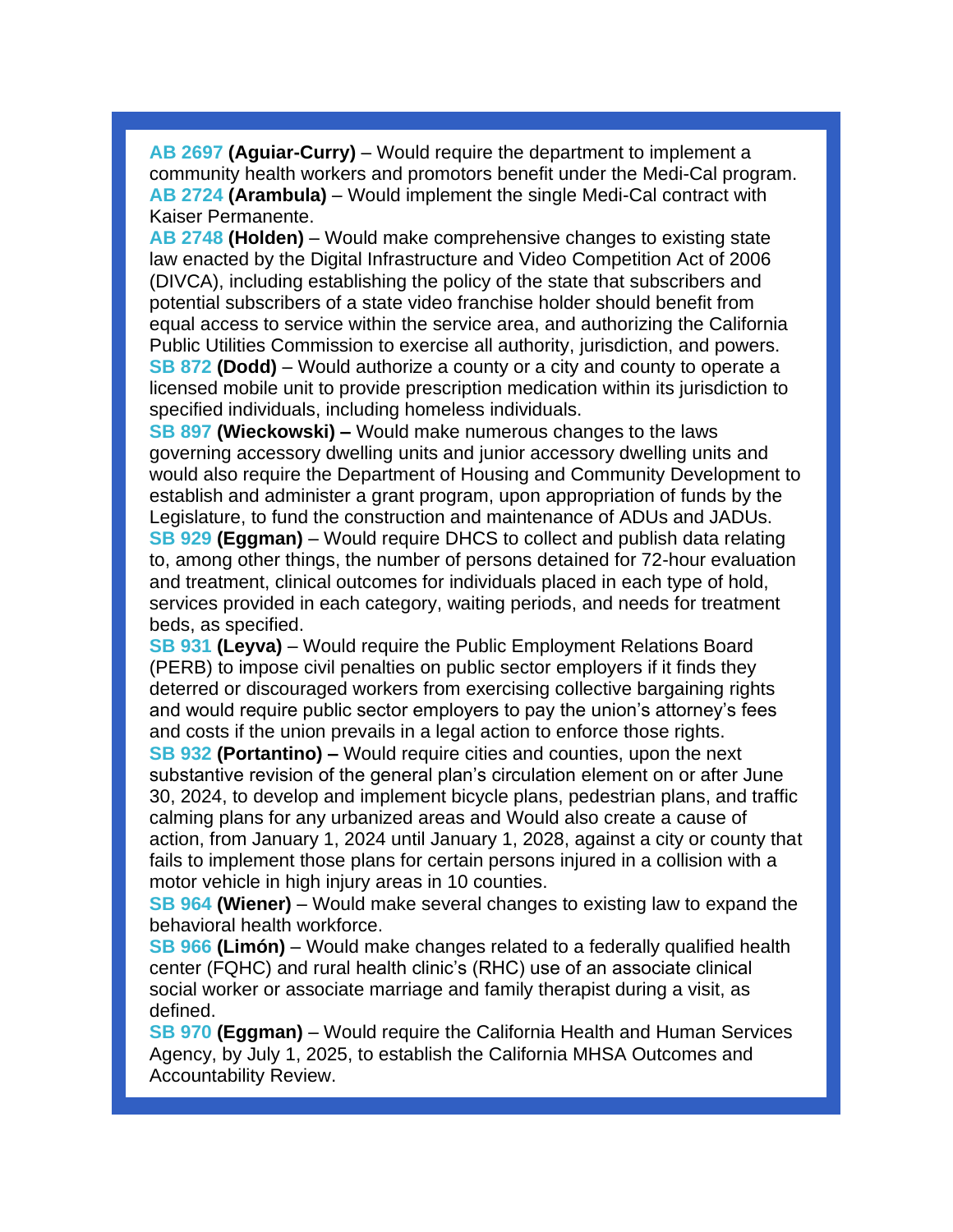**[SB 1014](https://r20.rs6.net/tn.jsp?f=001e4rAQk4eQ4F9Af-Olhs8WxZbydV3DNI7-_kUdNZkBqXXJIrkpiREDu8Ht2EL3TihQdsnHLRGPu9ppXIY-xcwg-JXVbHjdZCT28H2bKKiialgDi5LHS_BXMRUYsxZx0b-c9WyxHNXurCfC5_9jj9FmCF4dSvZkAVvE2GpXzwc4mjqa9iq83s_6DBFyEaHE5hKqVeqlO4Irx-aAiEe3eENk-W_31afTUWDAjhLd50BH3U=&c=p7S0SYNVb-LtM5l0fl77PpcEAVz-T4cayI_qCaPf0c7XAAPgHcoiBQ==&ch=XYXVXzQhRucXA9OhFiXWn2jyWjNOLlu3-zLo7ktL87v4Om1BtfkgrQ==) (Hertzberg)** – Would require DHCS to authorize a new supplemental payment program for FQHCs to be named the Enhanced Clinically Integrated Program.

**[SB 1044](https://r20.rs6.net/tn.jsp?f=001e4rAQk4eQ4F9Af-Olhs8WxZbydV3DNI7-_kUdNZkBqXXJIrkpiREDu8Ht2EL3TihputQzlMtXeCKR35KPXSEZ7opzPZve6Y258Aj-rnSlBrNVrl_KEHenC7I6U87lT2k2iM6chyJ8modgqLEZ_5-wAJtAuB666ap96lCAljduw-tNLSDGvFp4f5omQZ_wpTPs5oYO-eAlwEKXwgK25HOnG8x55hJPoYQX3qDJp1rsH4=&c=p7S0SYNVb-LtM5l0fl77PpcEAVz-T4cayI_qCaPf0c7XAAPgHcoiBQ==&ch=XYXVXzQhRucXA9OhFiXWn2jyWjNOLlu3-zLo7ktL87v4Om1BtfkgrQ==) (Durazo)** – Would prohibit an employer from taking or threatening any adverse action against any employee for refusing to report to, or leaving, a workplace because the employee feels unsafe due to a state of emergency or an emergency condition and would permit employees to access their mobile device or other communications device to use in emergencies to assess the situation, seek assistance or communicate with a person to verify their safety. **[SB 1065](https://r20.rs6.net/tn.jsp?f=001e4rAQk4eQ4F9Af-Olhs8WxZbydV3DNI7-_kUdNZkBqXXJIrkpiREDu8Ht2EL3Tihc02orwfH9IhQwFLwU_zABDwDE5j6claxWfNvPuLxSIj6xueAwX1m-obwHsXrE9YuX27T3FQ5f0X_Mv5s89FThA1fbujfLTk_nIWYghMfCVNFtRuqBI8P2uC0SGxcUkrhzwQuEZEFBwptYtuEY-ZcJrv8MHSATULUYNicnti9SgT40ZoFtbt-sQ==&c=p7S0SYNVb-LtM5l0fl77PpcEAVz-T4cayI_qCaPf0c7XAAPgHcoiBQ==&ch=XYXVXzQhRucXA9OhFiXWn2jyWjNOLlu3-zLo7ktL87v4Om1BtfkgrQ==) (Eggman)** – Would establish the California Abandoned and Derelict Commercial Vessel Program to identify, prioritize, and fund, as specified, the removal of abandoned and derelict commercial vessels from waterways. **[SB 1090](https://r20.rs6.net/tn.jsp?f=001e4rAQk4eQ4F9Af-Olhs8WxZbydV3DNI7-_kUdNZkBqXXJIrkpiREDu8Ht2EL3TihEtw-YCNo-hKdwl6ZuK3ysZHa5UQRgUyEvRmvf6tCRo4vwX_9Tzq8aFNu2UXiw9dSiBu0C1TwtX8tRoXiAQmugr1UGYaZbIYAia1umFOWASwuQcNAFW8lt6pplGTbivXnFqzpoJt9fSMp0SFE0Yh3zBumfvoWanSZLVsnS6cM6RE=&c=p7S0SYNVb-LtM5l0fl77PpcEAVz-T4cayI_qCaPf0c7XAAPgHcoiBQ==&ch=XYXVXzQhRucXA9OhFiXWn2jyWjNOLlu3-zLo7ktL87v4Om1BtfkgrQ==) (Hurtado)** – Would expand the definition of "current or former foster child or youth" in the Family Urgent Response System to include children or youth who are subject to a petition declaring them a dependent child of the juvenile court, under a voluntary program of supervision or voluntary placement agreement, and who have exited foster care for any reason. **[SB 1121](https://r20.rs6.net/tn.jsp?f=001e4rAQk4eQ4F9Af-Olhs8WxZbydV3DNI7-_kUdNZkBqXXJIrkpiREDu8Ht2EL3TihbUVhfzDf_jqULgm_mrcdj0eqho1WmPxBgILqcMJLLgU-967PY1nBCC8nvux8zVWy-vb5lALQKiXWM_AxIrNIexgJshOdpyZCcA3FjLRCQuOXdBOpdEWRTbfGIpRwejoKlhdwe5mJCThl12hNlErD49XApruVcjah-M6dkiJps-Q=&c=p7S0SYNVb-LtM5l0fl77PpcEAVz-T4cayI_qCaPf0c7XAAPgHcoiBQ==&ch=XYXVXzQhRucXA9OhFiXWn2jyWjNOLlu3-zLo7ktL87v4Om1BtfkgrQ==) (Gonzalez) –** Would require the California Transportation Commission to prepare a needs assessment of the costs to operate, maintain, and provide for the future growth of the state and local transportation system for the next 10 years.

**[SB 1131](https://r20.rs6.net/tn.jsp?f=001e4rAQk4eQ4F9Af-Olhs8WxZbydV3DNI7-_kUdNZkBqXXJIrkpiREDu8Ht2EL3Tihx18yLK2K8epF26IXhobXxjgTVAsH6ejfXjNDKun3fNFGR7cHkALdLh_qv7jGtHrwCWVwMHERzv9FGJr0bVF-b7zQsUIGgo2SUu8Df_Z2DbGCaSeO80JkQwuCJ2Ps7BNjAusC6FZ4CVbziGDA-OquMfzZ-X7qij111JDrxDwAg4imw2d-W_PMAA==&c=p7S0SYNVb-LtM5l0fl77PpcEAVz-T4cayI_qCaPf0c7XAAPgHcoiBQ==&ch=XYXVXzQhRucXA9OhFiXWn2jyWjNOLlu3-zLo7ktL87v4Om1BtfkgrQ==) (Newman)** – Would, among other things, establish an address confidentiality program for election workers, prohibit the names of precinct board members from being listed when posting election information, and require county elections officials to make certain information appearing on the affidavit of registration confidential upon request of an election worker. **[SB 1143](https://r20.rs6.net/tn.jsp?f=001e4rAQk4eQ4F9Af-Olhs8WxZbydV3DNI7-_kUdNZkBqXXJIrkpiREDu8Ht2EL3Tihs5t36HX3mU3AnEAC2chbsEHuFLXcSPJOCfFyhNnxXT4E-jl8NimW_WFxyxYTeph4Su7ZgojfMPxT0ijBCBRob8i0K7Cw0cOpmLdQE8D7zaEP0gHrxq6WzyUUPkUL7-fWpA5xaeIEiXkGzoAvfs1A_H_oIEDNoIGRsS0Yc_oxvJw=&c=p7S0SYNVb-LtM5l0fl77PpcEAVz-T4cayI_qCaPf0c7XAAPgHcoiBQ==&ch=XYXVXzQhRucXA9OhFiXWn2jyWjNOLlu3-zLo7ktL87v4Om1BtfkgrQ==) (Roth)** – Would require the California Health Facilities Financing Authority (CHFFA) develop, and make available by January 1, 2024, an application for local governments to qualify for zero-interest loans for the purpose of building or renovating acute care psychiatric hospitals or psychiatric units in general acute care hospitals.

**[SB 1154](https://r20.rs6.net/tn.jsp?f=001e4rAQk4eQ4F9Af-Olhs8WxZbydV3DNI7-_kUdNZkBqXXJIrkpiREDu8Ht2EL3TihAMVSAUglPjIoxKfsBrPfhaGB8uIVn8gkhOFKPvhyVKye_59iya5cRR-eJnTkwXlCCa9Euo4ldPXHDZOideOTsJ-0nAcINKoXU5dI33-K3j12GD5t5OQh_78ITGeNQ3XLD5JTcSvO5nde911HQBgx3nZsqrXRVhiYQ-uAKzZIyqQ=&c=p7S0SYNVb-LtM5l0fl77PpcEAVz-T4cayI_qCaPf0c7XAAPgHcoiBQ==&ch=XYXVXzQhRucXA9OhFiXWn2jyWjNOLlu3-zLo7ktL87v4Om1BtfkgrQ==) (Eggman)** – Would require the state to develop a real-time, internet based database to collect, aggregate, and display information about beds in inpatient psychiatric facilities, crisis stabilization units, residential community mental health facilities, and licensed residential alcoholism or drug abuse recovery or treatment facilities in order to facilitate the identification and designation of facilities for the temporary treatment of individuals in mental health or substance use disorder crisis.

**[SB 1178](https://r20.rs6.net/tn.jsp?f=001e4rAQk4eQ4F9Af-Olhs8WxZbydV3DNI7-_kUdNZkBqXXJIrkpiREDu8Ht2EL3TihAmD1YSlnRSPPqOyyM0tBicPaDt7VuSKhGCsnK8sWD3BF-KcwvrmQUiOYn9YsS-13D0HBJPki3fUoc518-PUUiHMKPEgktzhlbqFCf2GvjWhyqIl4TrXaeqdncaGP-0KAnf5QuxdgWQI88Y-OO0YA_XPczX-bRB_KDMyN5VVFMqA=&c=p7S0SYNVb-LtM5l0fl77PpcEAVz-T4cayI_qCaPf0c7XAAPgHcoiBQ==&ch=XYXVXzQhRucXA9OhFiXWn2jyWjNOLlu3-zLo7ktL87v4Om1BtfkgrQ==) (Bradford)** – Would eliminate the sunset date associated with the authority under Proposition 47 (2014) that permits eligible individuals to petition the court for associated record changes to reflect a reduction of a prior felony conviction to a misdemeanor.

**[SB 1180](https://r20.rs6.net/tn.jsp?f=001e4rAQk4eQ4F9Af-Olhs8WxZbydV3DNI7-_kUdNZkBqXXJIrkpiREDu8Ht2EL3TihpbTQHH6VzjSHKbzBbFhc3mvpCCkro-SVUnyeJl6QTPl1lsramz6ut1NodYobpAxK8XKwRrWDZlwM02K7QfTubd3AZlSZazJTiXhRPs8EH4MPop1Henr23UggB1yAY8RP3zZNa6ytWf6IM2Ms9w9Rxriq2cC5Ay8u5F1HrH72bTI=&c=p7S0SYNVb-LtM5l0fl77PpcEAVz-T4cayI_qCaPf0c7XAAPgHcoiBQ==&ch=XYXVXzQhRucXA9OhFiXWn2jyWjNOLlu3-zLo7ktL87v4Om1BtfkgrQ==) (Pan)** – Would extend the operation of the Medi-Cal time and distance standards to January 1, 2026, and would require the department to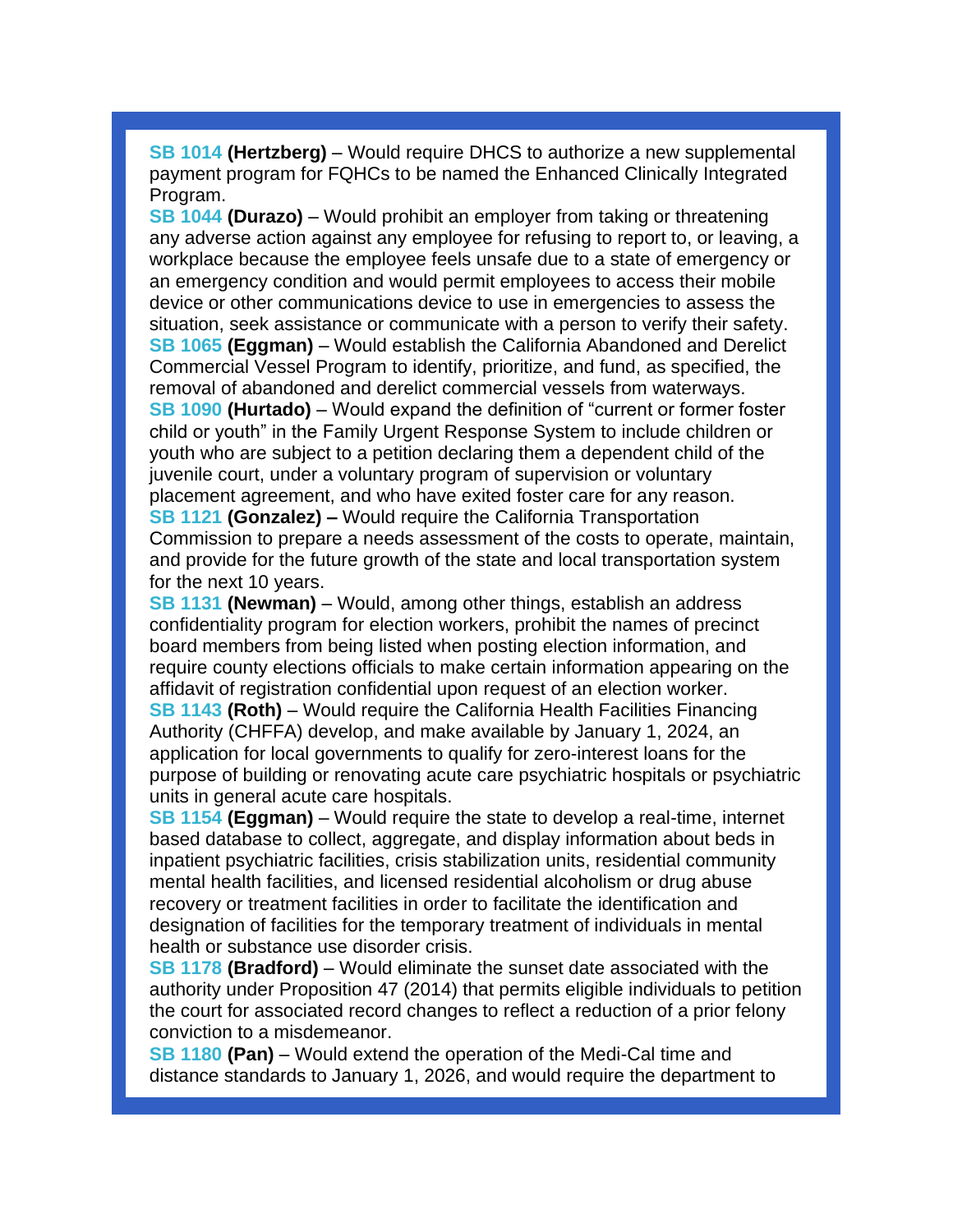seek input from stakeholders, as specified, prior to January 1, 2025, to determine what changes are needed to these provisions.

**[SB 1215](https://r20.rs6.net/tn.jsp?f=001e4rAQk4eQ4F9Af-Olhs8WxZbydV3DNI7-_kUdNZkBqXXJIrkpiREDu8Ht2EL3TihMITyq_sulpi8zAQnL7oCX9SDCRgmowMjTJHzzSwfcu5Mm6RaicqQdfSfQEC9ON7AlZLL29fdHlaO4oh0TD9W58xRvBvabY5lxy4fntSQkNR1MsY8XHOrCLP1GHkHkToQ9_mVn4gC4zxhI4qt8S4IeEJCdnDzrV9MZuS92ib7C6g=&c=p7S0SYNVb-LtM5l0fl77PpcEAVz-T4cayI_qCaPf0c7XAAPgHcoiBQ==&ch=XYXVXzQhRucXA9OhFiXWn2jyWjNOLlu3-zLo7ktL87v4Om1BtfkgrQ==) (Newman)** – Would enact the Responsible Battery Recycling Act of 2022, which would require producers of covered batteries and covered batteryembedded products to establish a stewardship program for the collection and recycling of covered products.

**[SB 1217](https://r20.rs6.net/tn.jsp?f=001e4rAQk4eQ4F9Af-Olhs8WxZbydV3DNI7-_kUdNZkBqXXJIrkpiREDu8Ht2EL3Tih-8K9hhRC6_Bkbhd9KgABDvK1niQBKaz7LGrMMp3QDqQi1f7Rpiuj4-HpHr6Rr-0z5lwgDLCWzj_IkhymEkLgoDd6NNtLA342okXsyacID813Id_58ygLBvHWw9x2OD4d_0eKldc5V0zVGv2C-cKgQIgmE1b07RguXoMaDXzUwoI=&c=p7S0SYNVb-LtM5l0fl77PpcEAVz-T4cayI_qCaPf0c7XAAPgHcoiBQ==&ch=XYXVXzQhRucXA9OhFiXWn2jyWjNOLlu3-zLo7ktL87v4Om1BtfkgrQ==) (Allen) –** Would establish the State-Regional Collaborative for Climate, Equity, and Resilience to provide guidance to the California Air Resources Board for approving new guidelines for preparing a Sustainable Communities Strategy.

**[SB 1238](https://r20.rs6.net/tn.jsp?f=001e4rAQk4eQ4F9Af-Olhs8WxZbydV3DNI7-_kUdNZkBqXXJIrkpiREDu8Ht2EL3Tihdw_ZHNC-oJ8YL-MDshsVlhA7sCB5JbTHL4hGdc0mxsfTukRWA7fU7SWBgubKhOh99yAl1Z7XmGQ5rtMxfK_ruQj9hp3ijjek9cyC0sSYS0ZfAYertXJ8HFvhWFWgbpcutEU5xNE1mBkuKdfXw5frb3VF2NHKZOxF8uw7JOMjLbU=&c=p7S0SYNVb-LtM5l0fl77PpcEAVz-T4cayI_qCaPf0c7XAAPgHcoiBQ==&ch=XYXVXzQhRucXA9OhFiXWn2jyWjNOLlu3-zLo7ktL87v4Om1BtfkgrQ==) (Eggman)** – Would require DHCS, commencing January 1, 2024, and at least every 5 years thereafter, to conduct a review of, and produce a report regarding, the current and projected behavioral health care infrastructure and service needs in each region of the state.

**[SB 1338](https://r20.rs6.net/tn.jsp?f=001e4rAQk4eQ4F9Af-Olhs8WxZbydV3DNI7-_kUdNZkBqXXJIrkpiREDmvSRsgLY0xrrjJ8Do6LmOsf1deaYRpAqiH5e3aLTB-Nix8d5N_7XLh_GJfRu45XW8frhCgSOrwRoWtuuvE2Dqsd4rhJkgO9n-QFBKShGPv-2kt65I6SvJYOyR3LmbGBg7NXl3xAXXzE8OLmrWUS0W6NBHT5cvmAHojjhg2A-7tOkyPrqPAk7bE=&c=p7S0SYNVb-LtM5l0fl77PpcEAVz-T4cayI_qCaPf0c7XAAPgHcoiBQ==&ch=XYXVXzQhRucXA9OhFiXWn2jyWjNOLlu3-zLo7ktL87v4Om1BtfkgrQ==) (Umberg and Eggman)** – Would create the Community Assistance, Recovery, and Empowerment (CARE) Court Program *with amendments that are not yet in print.*

**[SB 1340](https://r20.rs6.net/tn.jsp?f=001e4rAQk4eQ4F9Af-Olhs8WxZbydV3DNI7-_kUdNZkBqXXJIrkpiREDu8Ht2EL3Tih-agwUwgVG1CLiDvHwE-utC2HOd3ZcUjFACekt-cNNQTbIEWabFj8MdV834vUT02KGq8kTLqvlkGi7KwcELrhaZe8DJaGTyeamC7jcsNgh2Xuz-Fuuktq6oX9NQbPETaFgHmaDIUz2iXG4fuc4TKyroVMxyms-3Ryy_ObCfAPtGU=&c=p7S0SYNVb-LtM5l0fl77PpcEAVz-T4cayI_qCaPf0c7XAAPgHcoiBQ==&ch=XYXVXzQhRucXA9OhFiXWn2jyWjNOLlu3-zLo7ktL87v4Om1BtfkgrQ==) (Hertzberg)** – Would make changes to the new construction exclusion for reassessment for active solar energy systems.

**[SB 1342](https://r20.rs6.net/tn.jsp?f=001e4rAQk4eQ4F9Af-Olhs8WxZbydV3DNI7-_kUdNZkBqXXJIrkpiREDu8Ht2EL3TihLwM3x7q1bjk0NKLFulMgwWEAQ4W1RkMcfbEy_pVd0Zs1NBdeshnIQ83WwQacsW2kLXLfoGVAFEtcPmq69SgvrmTqd-Tj3OZgt2fVknb1qXGhHKE7JYDO9HOLkNNvrx8q4g-o_LaZ4-0HlmeQeaswe3BgiZBClpFCkSuWfDRnCjk=&c=p7S0SYNVb-LtM5l0fl77PpcEAVz-T4cayI_qCaPf0c7XAAPgHcoiBQ==&ch=XYXVXzQhRucXA9OhFiXWn2jyWjNOLlu3-zLo7ktL87v4Om1BtfkgrQ==) (Bates)** – Would authorize an area agency on aging or a county, or both, to establish an aging multidisciplinary personnel team, and to allow provider agencies and members of the team to share confidential information.

**[SB 1410](https://r20.rs6.net/tn.jsp?f=001e4rAQk4eQ4F9Af-Olhs8WxZbydV3DNI7-_kUdNZkBqXXJIrkpiREDu8Ht2EL3TihcxiUa6ovbPpkv3OUZjJPkqmxuBLzxXsDKIpCSDanUQyHDEkUpEnbSJ99NeoMJM1QsJLWd8Ua2-aFzixu_dcAvULT1-vaJCtnPF9W6HwjBcNLjxzFH38GR7r9V77CFD15YBAzpm4K-QET9Ua0JQ__lvFkOdqDGUhfk7Is2BGKoZU=&c=p7S0SYNVb-LtM5l0fl77PpcEAVz-T4cayI_qCaPf0c7XAAPgHcoiBQ==&ch=XYXVXzQhRucXA9OhFiXWn2jyWjNOLlu3-zLo7ktL87v4Om1BtfkgrQ==) (Caballero) –** Would require the Office of Planning and Research to establish a grant program for local jurisdictions to implement guidelines related to the criteria and alternative metrics used for analyzing transportation impacts as well as require OPR to conduct and submit a study on those guidelines to the Legislature.

**[SB 1427](https://r20.rs6.net/tn.jsp?f=001e4rAQk4eQ4F9Af-Olhs8WxZbydV3DNI7-_kUdNZkBqXXJIrkpiREDu8Ht2EL3TihgAhckXURli0rOSCjYkTfZTqR5hZ37HhS78Os9h8rHh8JSgx45OplJMMQ38PJHkOQuIv30PIihqr_HgozwnIp4jLilzhxTkhRMkU9gPjwjbtAnwboIuAdKBluk4AfJwQm2iKSZPUZEotYrMo1l8aToLPjKrAe2abWB-H_BCktRnc=&c=p7S0SYNVb-LtM5l0fl77PpcEAVz-T4cayI_qCaPf0c7XAAPgHcoiBQ==&ch=XYXVXzQhRucXA9OhFiXWn2jyWjNOLlu3-zLo7ktL87v4Om1BtfkgrQ==) (Ochoa Bogh)** – Would establish two new grant programs administered by the Board of State and Community Corrections: the Homeless and Mental Health Court Grant Program and the Transitioning Home Grant Program.

**[SB 1449](https://r20.rs6.net/tn.jsp?f=001e4rAQk4eQ4F9Af-Olhs8WxZbydV3DNI7-_kUdNZkBqXXJIrkpiREDu8Ht2EL3TihDrm8Mo4HVn8iobkfmfSReEflw9ALhHh8GqmHkGUBB4upTj-iWB-tq62qYGHbBNSFHzQEPUONAjOoQ3Aej7_ev8NPHLvSx6Am8bkGx8xlz2orWncw6JtwyKKbooQlPbLFlcrWcDdSkNTlUS1bmI23CxKlYkKVn5F2lqwaVG4CKhQ=&c=p7S0SYNVb-LtM5l0fl77PpcEAVz-T4cayI_qCaPf0c7XAAPgHcoiBQ==&ch=XYXVXzQhRucXA9OhFiXWn2jyWjNOLlu3-zLo7ktL87v4Om1BtfkgrQ==) (Caballero)** – Would establish a grant program to assist in funding annexation of unincorporated areas.

## *Held in Committee (Dead)*

**[AB 1698](https://r20.rs6.net/tn.jsp?f=001e4rAQk4eQ4F9Af-Olhs8WxZbydV3DNI7-_kUdNZkBqXXJIrkpiREDu8Ht2EL3TihB-06p81h54AzcqPJuGt-9AcfWkrM5R4bg3Zvxlsgl5LVXzxyMg6aoJQzQf5_3RfCBamWFwn7kHXeWyBski_5yNzmwoFUkXhiihuOj5iwEk_SsD2hx4HyAtA0ngQoz3umSgPftLYRrpo0C0pVjTfFOCTni8WkApfCPNeWnnIKLOo=&c=p7S0SYNVb-LtM5l0fl77PpcEAVz-T4cayI_qCaPf0c7XAAPgHcoiBQ==&ch=XYXVXzQhRucXA9OhFiXWn2jyWjNOLlu3-zLo7ktL87v4Om1BtfkgrQ==) (Maienschein) –**Would have, until January 1, 2026, created a new crime of package theft, as defined.

**[AB 1945](https://r20.rs6.net/tn.jsp?f=001e4rAQk4eQ4F9Af-Olhs8WxZbydV3DNI7-_kUdNZkBqXXJIrkpiREDu8Ht2EL3TihB-06p81h54AzcqPJuGt-9AcfWkrM5R4bg3Zvxlsgl5LVXzxyMg6aoJQzQf5_3RfCBamWFwn7kHXeWyBski_5yNzmwoFUkXhiihuOj5iwEk_SsD2hx4HyAtA0ngQoz3umSgPftLYRrpo0C0pVjTfFOCTni8WkApfCPNeWnnIKLOo=&c=p7S0SYNVb-LtM5l0fl77PpcEAVz-T4cayI_qCaPf0c7XAAPgHcoiBQ==&ch=XYXVXzQhRucXA9OhFiXWn2jyWjNOLlu3-zLo7ktL87v4Om1BtfkgrQ==) (Aguiar-Curry) –** Would have, upon appropriation by the Legislature, established the Affordable Disaster Housing Revolving Development and Acquisition Program to expedite relief funding for the development or preservation of affordable housing in the state's declared disaster areas that have experienced damage or loss of homes that were occupied by lowerincome households.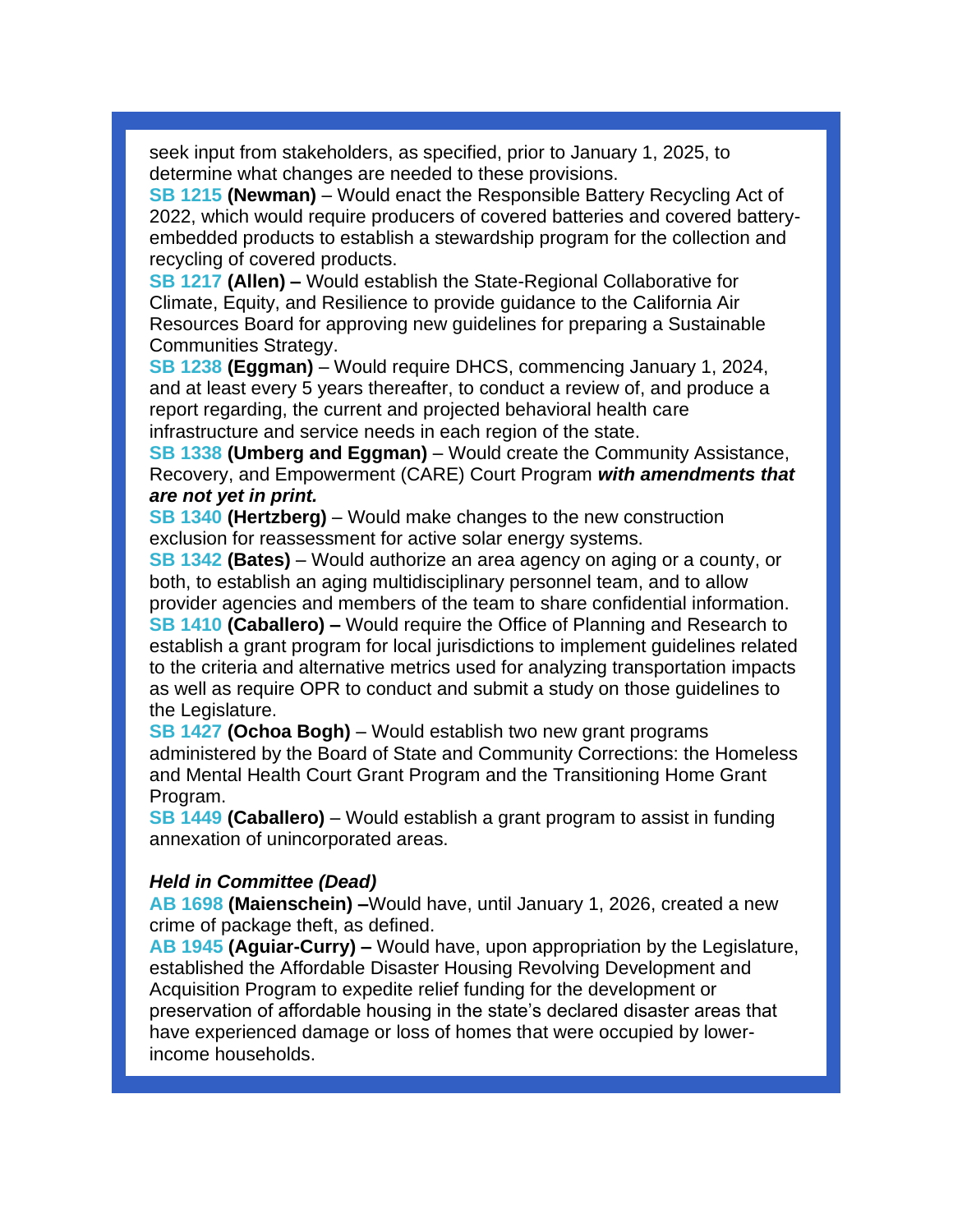**[AB 2120](https://r20.rs6.net/tn.jsp?f=001e4rAQk4eQ4F9Af-Olhs8WxZbydV3DNI7-_kUdNZkBqXXJIrkpiREDu8Ht2EL3Tiho4XKJXk8BsEIsbRXB1_BpkynOl2kaGoCj8jwKUvXE1NfytSpvlJyfe_zUBMbb9wBwAEyd7Utv1-7ZUes-u4IXRlLeq78g5q8OyLC4krd1xyipvAnfw5BzG3jVzKhpJmxTuoIz0n91_JuhvN60He4oetppv6QYVE8aP1-jXREmLY=&c=p7S0SYNVb-LtM5l0fl77PpcEAVz-T4cayI_qCaPf0c7XAAPgHcoiBQ==&ch=XYXVXzQhRucXA9OhFiXWn2jyWjNOLlu3-zLo7ktL87v4Om1BtfkgrQ==) (Ward) –** Would have applied California's historic formula from the former federal Highway Bridge Replacement and Rehabilitation Program to the distribution of new bridge formula funding from the Infrastructure Investment and Jobs Act, allocating 55% to local projects.

**[AB 2211](https://r20.rs6.net/tn.jsp?f=001e4rAQk4eQ4F9Af-Olhs8WxZbydV3DNI7-_kUdNZkBqXXJIrkpiREDu8Ht2EL3TihXfyT7KtK7kGDD4S4swafWD6TvRo54AkFWPeeUNT7IFmD3he2kt057eHR32Oyk0al-5qN5mq2jtoP6M08Cvva9ADtXGFEtIPHoyCz6cMsUnxOWfgCOHjxomeusA8WEqslkTDE3vRAAApHaeKhcHmg2sPq02ZyIwtn4k0H7BsVuqk=&c=p7S0SYNVb-LtM5l0fl77PpcEAVz-T4cayI_qCaPf0c7XAAPgHcoiBQ==&ch=XYXVXzQhRucXA9OhFiXWn2jyWjNOLlu3-zLo7ktL87v4Om1BtfkgrQ==) (Ting)** – Would have extended the Shelter Crisis Act to every city and county with an unsheltered homeless population greater than the national average and expanded the definition of homeless shelter to include low-barrier private shelters.

**[AB 2262](https://r20.rs6.net/tn.jsp?f=001e4rAQk4eQ4F9Af-Olhs8WxZbydV3DNI7-_kUdNZkBqXXJIrkpiREDu8Ht2EL3TihEZH2zB6D7aq98GdkKKzbElbsFm3asxcab9Z5_ml2IswH42REajlIW6FlDwQ2QtWR2bdkyk0GmnAOgRCjlstODAVA6l3T8Dj1VT5FqyI3q3Brp0_HwGYzpaYSw1IqSzi-kQ7MU-tr9raAcWnQl9rFzdd8pL1PvOUI4tY2YMfn7WE=&c=p7S0SYNVb-LtM5l0fl77PpcEAVz-T4cayI_qCaPf0c7XAAPgHcoiBQ==&ch=XYXVXzQhRucXA9OhFiXWn2jyWjNOLlu3-zLo7ktL87v4Om1BtfkgrQ==) (Calderon)** – Would have required the California Department of Social Services to establish an alternative annual reassessment process for a recipient of the In-Home Supportive Services (IHSS) program who meets specific criteria.

**[AB 2378](https://r20.rs6.net/tn.jsp?f=001e4rAQk4eQ4F9Af-Olhs8WxZbydV3DNI7-_kUdNZkBqXXJIrkpiREDu8Ht2EL3TihA2AjcR_vPnaicpSa_TACBG4CQwIKLZmrKt2BcXa8eUqWUmc-ANm3OIZKL_URM0u1ACv63SoHy_zikLAQ4EjmYlbSI9_Psa6dpQuCRiRk2WQMznV7w08AWeYkqHvdzlgzl9Xg9y-nlsLYHHOwNPIxEL0hH74EIbd1xzRL0Y69CBg=&c=p7S0SYNVb-LtM5l0fl77PpcEAVz-T4cayI_qCaPf0c7XAAPgHcoiBQ==&ch=XYXVXzQhRucXA9OhFiXWn2jyWjNOLlu3-zLo7ktL87v4Om1BtfkgrQ==) (Irwin)** – Would have allowed a tax credit under the Personal Income Tax Law and Corporation Tax Law for a qualified taxpayer that employs an employee with a disability.

**[AB 2381](https://r20.rs6.net/tn.jsp?f=001e4rAQk4eQ4F9Af-Olhs8WxZbydV3DNI7-_kUdNZkBqXXJIrkpiREDh0LaEF8yRTbIB-9C8zPd3LVg7QLuQ4_ZJrjacKWD9spDIyhE_HEpdoTbGOkAHuXibV0zM_yTHEmVaELbdJE5G7Af1uAiwaJxg67p2HWmnwsSIvvz4A8nILrJ0gr3rRW0vcGz7gqlxfijA8WgLob3T09pCtd8NkkLVULMku5ecHoSMVmLItkCRE=&c=p7S0SYNVb-LtM5l0fl77PpcEAVz-T4cayI_qCaPf0c7XAAPgHcoiBQ==&ch=XYXVXzQhRucXA9OhFiXWn2jyWjNOLlu3-zLo7ktL87v4Om1BtfkgrQ==) (Daly)** – Would have allowed an individual who faces threats of violence because of their work, employment, or volunteer service to participate in the Secretary of State's Safe at Home address confidentiality program.

**[AB 2538](https://r20.rs6.net/tn.jsp?f=001e4rAQk4eQ4F9Af-Olhs8WxZbydV3DNI7-_kUdNZkBqXXJIrkpiREDu8Ht2EL3TihWaN7aD4BtnrKZ97Scdzr4GHE91EnE2eYvZCiLXc-V8Vg8yEQQamwoczq7dTmaH9iF-NrzjX7PiwsNBqiZFNVpIC-JSHNlhebBe1vRyNS03_uw5MQ839lnhzGQ-HsOYXuEhYtKNBKL3iFzdXveZEZ5c3aWlRXlWEuBqBdeiCEQWw=&c=p7S0SYNVb-LtM5l0fl77PpcEAVz-T4cayI_qCaPf0c7XAAPgHcoiBQ==&ch=XYXVXzQhRucXA9OhFiXWn2jyWjNOLlu3-zLo7ktL87v4Om1BtfkgrQ==) (R. Rivas)** – Would have required the Office of Emergency Services (OES) to ensure the California State Warning Center integrate, upon the next update to OES's emergency plan, a plan to provide targeted alerts for public health dangers, including smoke from wildfires.

**[AB 2755](https://r20.rs6.net/tn.jsp?f=001e4rAQk4eQ4F9Af-Olhs8WxZbydV3DNI7-_kUdNZkBqXXJIrkpiREDv7f-lTtGr3F3V_mppxTRrjZ0CUcxTSZgIYm-fkUOrLl1B7FbdHpfETtrbSpl1ehOACIN3V1BgFkgndrlCRRClPsEKsL-xE6hpWbucTrF7dLm91YFPHc7KgeJbbBxCvwG3h5Y0KDlonOKD2xCvyl0_O_i3s7VETxqZGoz7xKn3pslH0T8a4Ibbk=&c=p7S0SYNVb-LtM5l0fl77PpcEAVz-T4cayI_qCaPf0c7XAAPgHcoiBQ==&ch=XYXVXzQhRucXA9OhFiXWn2jyWjNOLlu3-zLo7ktL87v4Om1BtfkgrQ==) (Muratsuchi)** – Would have required a city, county or city, and county to post a hyperlink on its internet website to each of the United States Department of Housing and Urban Development's Annual Homelessness Assessment Reports.

**[AB 2818](https://r20.rs6.net/tn.jsp?f=001e4rAQk4eQ4F9Af-Olhs8WxZbydV3DNI7-_kUdNZkBqXXJIrkpiREDu8Ht2EL3TihnkfeMvCgml7Vv7pvKptMKdYiVJucmyCu7C8FxjetJtihmx9aEt16hkWvjmZ6-2OOBoSEesv64heOEiK4hhoYgGAzV-r6BYE95L9hDbp_enAv9bUqq8RE6JoInAEYnWKJ4EqcyBRIKPnHBnl-30q4KGGL2bP6Vfw6qtG5x7BOND0=&c=p7S0SYNVb-LtM5l0fl77PpcEAVz-T4cayI_qCaPf0c7XAAPgHcoiBQ==&ch=XYXVXzQhRucXA9OhFiXWn2jyWjNOLlu3-zLo7ktL87v4Om1BtfkgrQ==) (Waldron)** – Would have created one-year and five-year plans to expand the substance use disorder treatment workforce in California to aid in the treatment of alcohol and drug abuse.

**[SB 1298](https://r20.rs6.net/tn.jsp?f=001e4rAQk4eQ4F9Af-Olhs8WxZbydV3DNI7-_kUdNZkBqXXJIrkpiREDu8Ht2EL3TihJ8gyXDn4BEZPDwOsylxWiaNnobrvpHQdO2oZEQddx7EhOE3IOe1J6S-CHBGLs1vC6BnjBJA77O8SdkYpDWEptg2aEG5kEJt27xyQXLZh6wRbXhgqXiYOSHkfAXNgVPUwBxZf0LBbw1C5jyCqdeCboQ71R62AWniJsgd79LPG350=&c=p7S0SYNVb-LtM5l0fl77PpcEAVz-T4cayI_qCaPf0c7XAAPgHcoiBQ==&ch=XYXVXzQhRucXA9OhFiXWn2jyWjNOLlu3-zLo7ktL87v4Om1BtfkgrQ==) (Ochoa Bogh)** – Would have continuously appropriated \$1 billion annually for the Department of Health Care Services for purposes to implement the existing Behavioral Health Continuum Infrastructure Program. **[SB 1353](https://r20.rs6.net/tn.jsp?f=001e4rAQk4eQ4F9Af-Olhs8WxZbydV3DNI7-_kUdNZkBqXXJIrkpiREDu8Ht2EL3TihYYsnTvQCDA2_4320l24Q6X1IrQbdKrAlGt3DL3mJgsVCMEsndUcKby6SU-79Kj5SLu-l7g2YVAnPYWWGDMg9aLeFVsu7_VhAALZ0v4OyR0g7ituDlXd1YQSszhnNgJwy5GuFmEt97B_1bIbl0XgirisCAFKLvMfnOCQI4YZWRDU=&c=p7S0SYNVb-LtM5l0fl77PpcEAVz-T4cayI_qCaPf0c7XAAPgHcoiBQ==&ch=XYXVXzQhRucXA9OhFiXWn2jyWjNOLlu3-zLo7ktL87v4Om1BtfkgrQ==) (Wilk)** – Would have required cities and counties to provide specified homelessness information to the California Interagency Council on Homelessness Council.

#### **Kaiser Single Medi-Cal Contract Update**

The Department of Health Care Services released updated trailer bill **[language](https://r20.rs6.net/tn.jsp?f=001e4rAQk4eQ4F9Af-Olhs8WxZbydV3DNI7-_kUdNZkBqXXJIrkpiREDu8Ht2EL3TiheROicYKKrxWegV-l0wolV_VbJ-1U2SpE3TH3mvzWrkl7aS8Prct8K7z9pIOLKOOseBA6sbEQO6n0kjcuMcdixtkwcgK1VwPE_U0qGGT-MIjoRgeCRSMEwgTXWl3knA6Ch2KM_zcyosE=&c=p7S0SYNVb-LtM5l0fl77PpcEAVz-T4cayI_qCaPf0c7XAAPgHcoiBQ==&ch=XYXVXzQhRucXA9OhFiXWn2jyWjNOLlu3-zLo7ktL87v4Om1BtfkgrQ==)** this week to implement the single Medi-Cal contract for Kaiser this week. As previously outlined, the language includes the following changes:

> • Clarify that former foster youth are included in the enrollment provisions related to foster youth.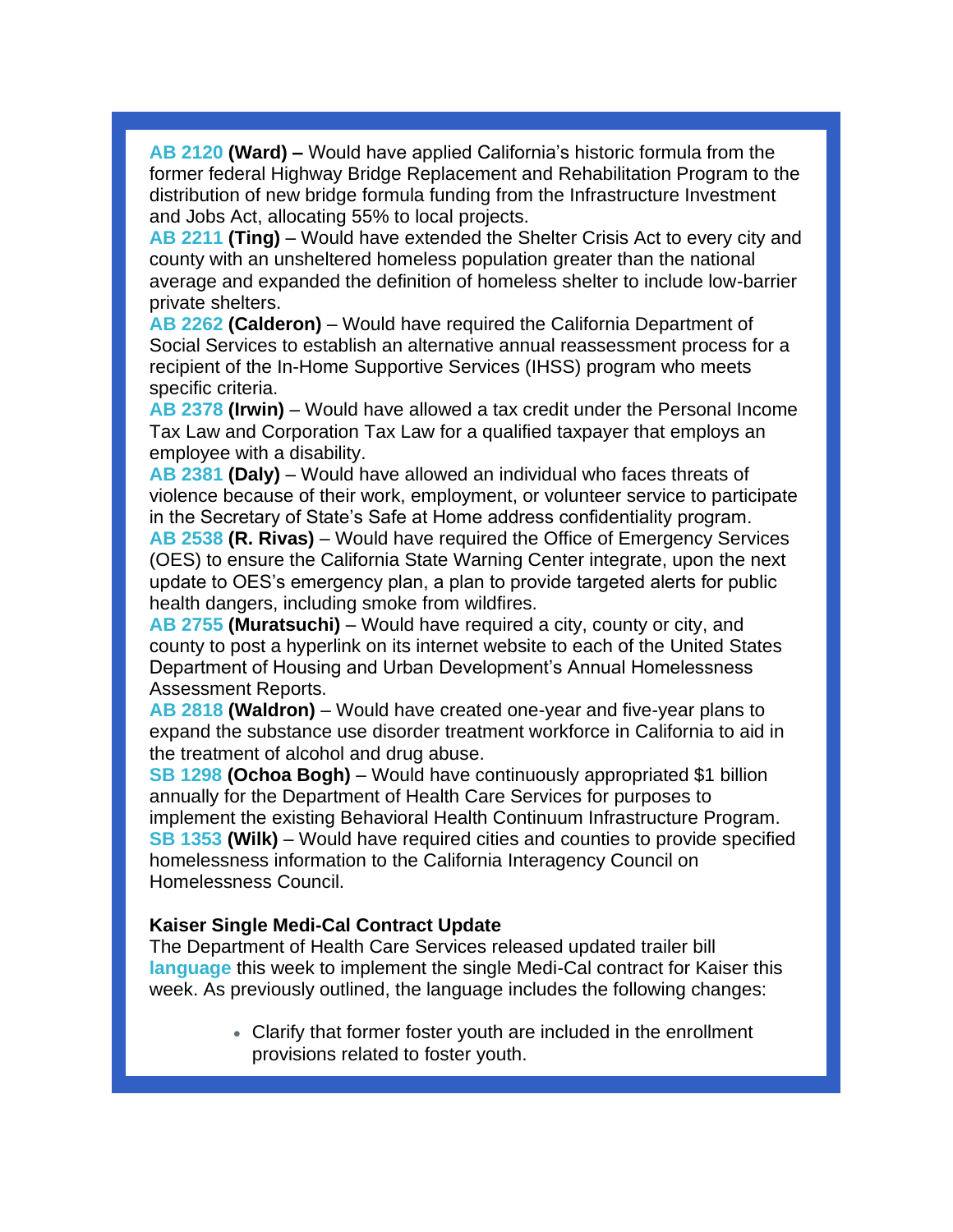- Add that default enrollment is part of the growth in Medi-Cal enrollment.
- Specify that Kaiser cannot deny or disenroll any individual that meets the specified enrollment or default criteria.
- Specify that Kaiser is subject to all the same standards and requirements, except those related to beneficiary enrollment, as required for other Medi-Cal managed care plans, including the requirements pursuant to CalAIM.
- Require that DHCS and Kaiser enter a Memorandum of Understanding (MOU) describing the requirements that are different than those imposed on other Medi-Cal managed care plans. The MOU shall include, but not be limited to, the commitment of Kaiser to increase its enrollment of new Medi-Cal members over the course of the contract term and requirements related to Kaiser's collaboration with safety net providers, including Federally Qualified Health Centers.
- Require that DHCS post this MOU and publish a report describing the implementation of the requirements imposed by the MOU.
- Provide that Kaiser shall implement the California Children Services Whole Child Model in counties where the Whole Child Model currently exists.
- Ensure Kaiser maintain Knox-Keene licensure from the DMHC.

In related news, the Department of Managed Health Care (DMHC) announced this week that it is conducting a "non-routine" audit of Kaiser's mental health services based on complaints from members and providers about the health system's behavioral health operations.

DMHC's help center saw a 20 percent increase in behavioral health complaints received for Kaiser in 2021 as compared to 2020. DMHC launches non-routine surveys when it has "good cause to believe a health plan or plans have or are violating the law," according to DMHC officials. Only four such investigations were conducted from 2019 to 2021.

DMHC will examine Kaiser's external and internal provider network as well as such issues as whether patients received timely access to care, the processes for making initial and follow-up appointments, record documentation and the monitoring of urgent appointments.

#### **Public Health Emergency Unwinding**

On May 17, 2022, the Department of Health Care Services (DHCS) released the **[Medi-Cal COVID-19 Public Health Emergency \(PHE\) Operational](https://r20.rs6.net/tn.jsp?f=001e4rAQk4eQ4F9Af-Olhs8WxZbydV3DNI7-_kUdNZkBqXXJIrkpiREDu8Ht2EL3TihayTJJ1AyNn-XBMnL9e_7njzbYPwms3NI308YsB_5HxOp5B4R43bKnodwbENg_TTszidlb2Eu2WNT-__ABlqVJNUF6boHa5nKjOtvCTq4b6T6UamLrJv1jSPLiId3Y6BY7Pc1wFoR1zaX8dURoK_hb3lOgkSnXwsivj1tS8fFlfTK2BN2ewpt5DM6yhB-2UqBvXMUsYJnsB84Em7-XfNG3m058UP1J-axw0F_GoZ3xuWEQKnANxg3dJoxHTaFhdB9Gx6Kx8QUjETi6u6yAIL2nw-GsB5zJNxbTrG4H6hKK7z2fpXHn3pg4ckyzGu3XU4MduDXIIY1co6ZcseECxxspo-AXm8wb_cs8owd4RMvGSKl3GQ5qQF-3HLVCT1TKvDihjmG2ueXU67bmrnVA9c1_G4qv0pBpM65zemjJyC209rn4RWWiQRdnNWQltkSSulXrfrHt3lcZv0gQwFTVPHIOfrh-MiCouSscssaTYwUqd3fIE4IeW_UuavdX87mJ6VGGB_RQYXxo_4WIVfqvSx2k1eIIm3_WZobVKfi-wStbnyaNjiVa9eCLiLy-rSQ7Mh81gIv0KIVvd7UShB9Ttwmm_5z1_Bp5oGkfcJn5sG_o_k2H73D0i6cIArYp_iT4bYeV_Ua8MxY5NiiaTO5FeZxoFLAtVKyjzmU02COwl0qF7Y4gk22MxF22Tq0Cjm8KAWB5K5WCodL6qOHSypZibkDx3gr2dmVju9y8WJ2NxwwN48=&c=p7S0SYNVb-LtM5l0fl77PpcEAVz-T4cayI_qCaPf0c7XAAPgHcoiBQ==&ch=XYXVXzQhRucXA9OhFiXWn2jyWjNOLlu3-zLo7ktL87v4Om1BtfkgrQ==)  [Unwinding Plan](https://r20.rs6.net/tn.jsp?f=001e4rAQk4eQ4F9Af-Olhs8WxZbydV3DNI7-_kUdNZkBqXXJIrkpiREDu8Ht2EL3TihayTJJ1AyNn-XBMnL9e_7njzbYPwms3NI308YsB_5HxOp5B4R43bKnodwbENg_TTszidlb2Eu2WNT-__ABlqVJNUF6boHa5nKjOtvCTq4b6T6UamLrJv1jSPLiId3Y6BY7Pc1wFoR1zaX8dURoK_hb3lOgkSnXwsivj1tS8fFlfTK2BN2ewpt5DM6yhB-2UqBvXMUsYJnsB84Em7-XfNG3m058UP1J-axw0F_GoZ3xuWEQKnANxg3dJoxHTaFhdB9Gx6Kx8QUjETi6u6yAIL2nw-GsB5zJNxbTrG4H6hKK7z2fpXHn3pg4ckyzGu3XU4MduDXIIY1co6ZcseECxxspo-AXm8wb_cs8owd4RMvGSKl3GQ5qQF-3HLVCT1TKvDihjmG2ueXU67bmrnVA9c1_G4qv0pBpM65zemjJyC209rn4RWWiQRdnNWQltkSSulXrfrHt3lcZv0gQwFTVPHIOfrh-MiCouSscssaTYwUqd3fIE4IeW_UuavdX87mJ6VGGB_RQYXxo_4WIVfqvSx2k1eIIm3_WZobVKfi-wStbnyaNjiVa9eCLiLy-rSQ7Mh81gIv0KIVvd7UShB9Ttwmm_5z1_Bp5oGkfcJn5sG_o_k2H73D0i6cIArYp_iT4bYeV_Ua8MxY5NiiaTO5FeZxoFLAtVKyjzmU02COwl0qF7Y4gk22MxF22Tq0Cjm8KAWB5K5WCodL6qOHSypZibkDx3gr2dmVju9y8WJ2NxwwN48=&c=p7S0SYNVb-LtM5l0fl77PpcEAVz-T4cayI_qCaPf0c7XAAPgHcoiBQ==&ch=XYXVXzQhRucXA9OhFiXWn2jyWjNOLlu3-zLo7ktL87v4Om1BtfkgrQ==)**. The two primary purposes of this document are to: 1) describe DHCS' approach to unwinding or making permanent temporarily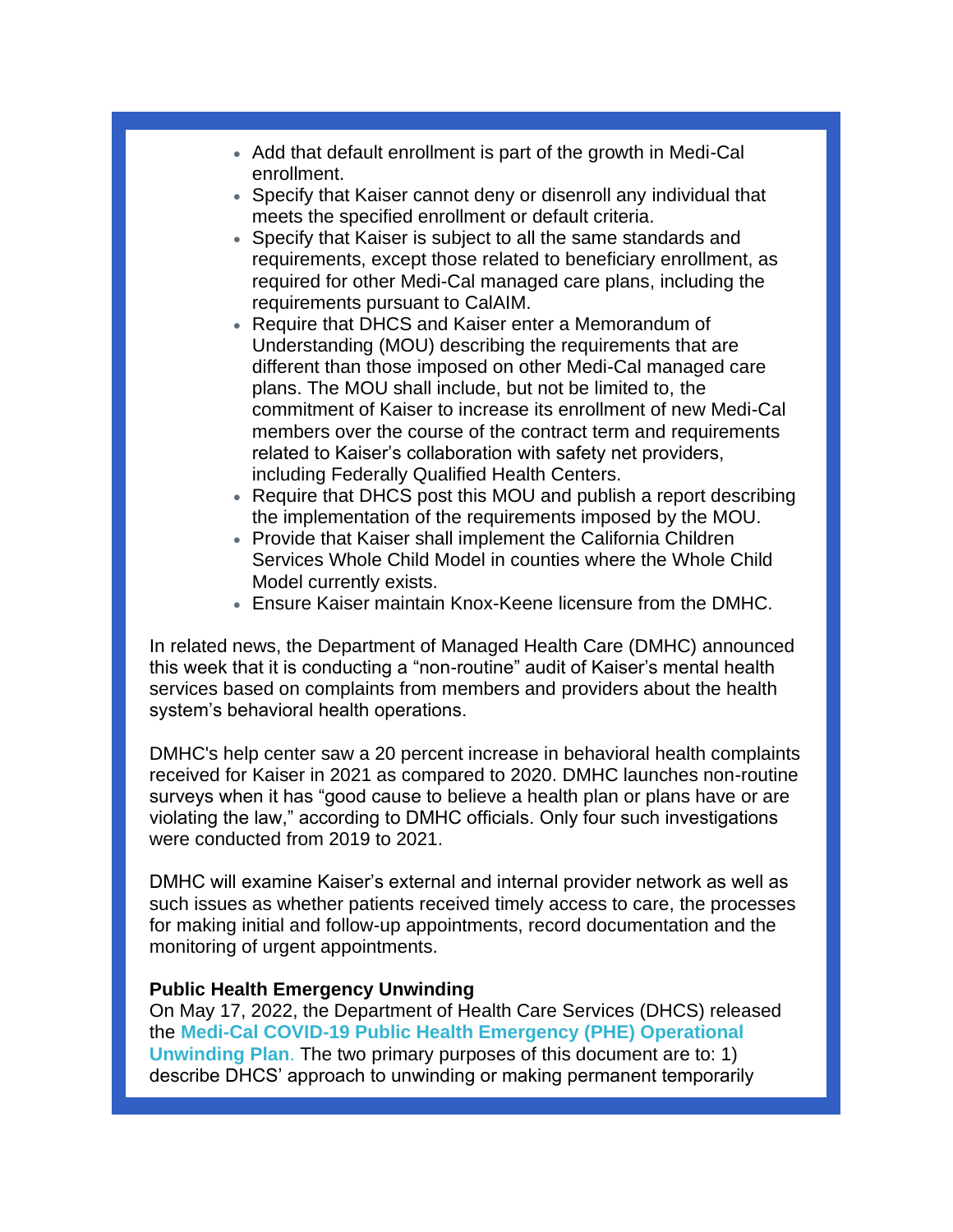flexibilities implemented across the Medi-Cal program during the PHE; and 2) describe DHCS' approach to resuming normal Medi-Cal eligibility operations following the end of the PHE.

The PHE is currently set to expire on July 15, 2022, and the U.S. Department of Health and Human Services (HHS) has committed to providing at least a 60 day notice prior to the official end date. As HHS has not yet provided such notice, DHCS expects the PHE to be extended for at least one additional period.

The 44-page DHCS Unwinding Plan walks through many of the PHE flexibilities – which ones will remain and which will end. The document makes clear that the Administration will be continuing many of the telehealth flexibilities provided for during the PHE and points to the budget proposal released earlier this year.

## **Strategic Growth Council Announces Regional Climate Collaboratives (RCC) NOFA**

The California Strategic Growth Council (SGC) released the **[Notice of](https://r20.rs6.net/tn.jsp?f=001e4rAQk4eQ4F9Af-Olhs8WxZbydV3DNI7-_kUdNZkBqXXJIrkpiREDu8Ht2EL3TihB3m5vwnOVO2zuzuOcScLzjZrH88cc9yQYMAszSmrhkdCOI5BrNmWgUjlKzqELh_kBR2x5AmPVK7pwmamuF-SDvlY2HEH9F2etYpFn52g6Nr2trw3stLDrh0a7pHGU2hGDTHB7UWQVCOWAKwFcZg2pg==&c=p7S0SYNVb-LtM5l0fl77PpcEAVz-T4cayI_qCaPf0c7XAAPgHcoiBQ==&ch=XYXVXzQhRucXA9OhFiXWn2jyWjNOLlu3-zLo7ktL87v4Om1BtfkgrQ==)  [Funding Availability](https://r20.rs6.net/tn.jsp?f=001e4rAQk4eQ4F9Af-Olhs8WxZbydV3DNI7-_kUdNZkBqXXJIrkpiREDu8Ht2EL3TihB3m5vwnOVO2zuzuOcScLzjZrH88cc9yQYMAszSmrhkdCOI5BrNmWgUjlKzqELh_kBR2x5AmPVK7pwmamuF-SDvlY2HEH9F2etYpFn52g6Nr2trw3stLDrh0a7pHGU2hGDTHB7UWQVCOWAKwFcZg2pg==&c=p7S0SYNVb-LtM5l0fl77PpcEAVz-T4cayI_qCaPf0c7XAAPgHcoiBQ==&ch=XYXVXzQhRucXA9OhFiXWn2jyWjNOLlu3-zLo7ktL87v4Om1BtfkgrQ==)** (NOFA) for Round 1 of the **[Regional Climate](https://r20.rs6.net/tn.jsp?f=001e4rAQk4eQ4F9Af-Olhs8WxZbydV3DNI7-_kUdNZkBqXXJIrkpiREDu8Ht2EL3TihD0xsyeXjvws4SoZmQnYoqdWri5WGfQTpK1IjmNDJaIIPEPXhv9ZA3XDaYjoiU6prb-f8k8YoHCGdgrDQVleOymEWppei-fZ-a2gWd-ICQ4ULT0FkbrnCT9cbaMvItr0CNFzDVB-8Wnes7rGfl6vajCMcz7laYXl-gUGtNBpypCr2v_BXLxqkARw4_ZCd_iDWhQfHPB3k4W_DEaOBqXlYQwKqR0auuJONNzr1gFpPU1wizepy8gM7p8U9vwLgsSzq7qqu4np9h1DDASINhK5HbhrLDEgD-nj8cakWv8tuNIUXodnddtnXFHZFjC22WzjK2MESqD30wYrsYCJP4QOWWdZT71ca3qsfaAp6jc00qQaztCQC_VPO2Fhsnq8YbHIkR2Eqycqh7nOVm1wGcaX-8fPoC6GbCuhKELz-bVffga3wlkhiMM3UKPC1IIH_RULHHFd4J7grb5rGKFJQxZiViQbeeV00AcxMumqEogAyr-Sd_KjwPNM2RrEMIxGU0XvZJHw4haHPwODJ52qMaTRvz-dX4TKZBD5E2MAQxDJKcHez0GivFDI_w6HEC111N56jgo-8_PKZzdfI5hDDfTsfbsuK-10AmCbs6pZ-7_0RI5eH-p-ppyvykF88es0z4bVEOHGVJg7Nchvrvt97eLP3JROeuTbtbOqqc9i700ekuM_U63ByKBvJHYy0Ekd1INQ1HdMvzkuOQgk4Pcj2rSB8hHoP_W4NdSkKcoi7z4qTF_E7_Bs5pMFnEsZvz3IVlEkgLJZ88pBgMOYmDdOB9maQDEL04G4LKV1dBe7DRHRoDZM5FjoSlAU45kDmAAFOus_j91XsMcTUaw2WMzhSQbTwASRI4fo3sct3CqzP2kNIiw8Frm-78QGvs53P2N8gz-sg8Ph868UY7SEfL2CHpDnWHKfCH1e_zzBNxrkujZ-v5h4zLnBaIejtCjhDSMw732YGm3yqzildsWNSqgPwWzFpE3WSpEcwYMiPLBagO4Ih3MfioCnlCVWqY7GAN46jEawEtR6vueyaKuGAYzPeGVJC2iMsoV_SL7di9Ydguk6TTlMHwmZMi7qcezo9j6p4C7LrUvnTS24-EtzbiWxxpngF07K_St_gJJRQVWftuU-zQz8N-0c0c_zrM4lZfaPbu_kCrQdmOoQS9HO7NGEBGOPht88WqGJ6cp7b&c=p7S0SYNVb-LtM5l0fl77PpcEAVz-T4cayI_qCaPf0c7XAAPgHcoiBQ==&ch=XYXVXzQhRucXA9OhFiXWn2jyWjNOLlu3-zLo7ktL87v4Om1BtfkgrQ==)  [Collaboratives Program \(RCC\)](https://r20.rs6.net/tn.jsp?f=001e4rAQk4eQ4F9Af-Olhs8WxZbydV3DNI7-_kUdNZkBqXXJIrkpiREDu8Ht2EL3TihD0xsyeXjvws4SoZmQnYoqdWri5WGfQTpK1IjmNDJaIIPEPXhv9ZA3XDaYjoiU6prb-f8k8YoHCGdgrDQVleOymEWppei-fZ-a2gWd-ICQ4ULT0FkbrnCT9cbaMvItr0CNFzDVB-8Wnes7rGfl6vajCMcz7laYXl-gUGtNBpypCr2v_BXLxqkARw4_ZCd_iDWhQfHPB3k4W_DEaOBqXlYQwKqR0auuJONNzr1gFpPU1wizepy8gM7p8U9vwLgsSzq7qqu4np9h1DDASINhK5HbhrLDEgD-nj8cakWv8tuNIUXodnddtnXFHZFjC22WzjK2MESqD30wYrsYCJP4QOWWdZT71ca3qsfaAp6jc00qQaztCQC_VPO2Fhsnq8YbHIkR2Eqycqh7nOVm1wGcaX-8fPoC6GbCuhKELz-bVffga3wlkhiMM3UKPC1IIH_RULHHFd4J7grb5rGKFJQxZiViQbeeV00AcxMumqEogAyr-Sd_KjwPNM2RrEMIxGU0XvZJHw4haHPwODJ52qMaTRvz-dX4TKZBD5E2MAQxDJKcHez0GivFDI_w6HEC111N56jgo-8_PKZzdfI5hDDfTsfbsuK-10AmCbs6pZ-7_0RI5eH-p-ppyvykF88es0z4bVEOHGVJg7Nchvrvt97eLP3JROeuTbtbOqqc9i700ekuM_U63ByKBvJHYy0Ekd1INQ1HdMvzkuOQgk4Pcj2rSB8hHoP_W4NdSkKcoi7z4qTF_E7_Bs5pMFnEsZvz3IVlEkgLJZ88pBgMOYmDdOB9maQDEL04G4LKV1dBe7DRHRoDZM5FjoSlAU45kDmAAFOus_j91XsMcTUaw2WMzhSQbTwASRI4fo3sct3CqzP2kNIiw8Frm-78QGvs53P2N8gz-sg8Ph868UY7SEfL2CHpDnWHKfCH1e_zzBNxrkujZ-v5h4zLnBaIejtCjhDSMw732YGm3yqzildsWNSqgPwWzFpE3WSpEcwYMiPLBagO4Ih3MfioCnlCVWqY7GAN46jEawEtR6vueyaKuGAYzPeGVJC2iMsoV_SL7di9Ydguk6TTlMHwmZMi7qcezo9j6p4C7LrUvnTS24-EtzbiWxxpngF07K_St_gJJRQVWftuU-zQz8N-0c0c_zrM4lZfaPbu_kCrQdmOoQS9HO7NGEBGOPht88WqGJ6cp7b&c=p7S0SYNVb-LtM5l0fl77PpcEAVz-T4cayI_qCaPf0c7XAAPgHcoiBQ==&ch=XYXVXzQhRucXA9OhFiXWn2jyWjNOLlu3-zLo7ktL87v4Om1BtfkgrQ==)**. This new capacity-building grant program funds community-rooted and cross-sectoral partners to develop the processes, plans, and projects that will drive and sustain climate action in their communities. In this first round, SGC has \$8.35 million available for grant awards, and applicants have flexibility in requesting their funding amount within the range of \$500,000-\$1750,000.

The RCC Program has a two-phase application process.

- **Pre-Proposal Phase**: First, applicants will submit a **[pre-proposal](https://r20.rs6.net/tn.jsp?f=001e4rAQk4eQ4F9Af-Olhs8WxZbydV3DNI7-_kUdNZkBqXXJIrkpiREDu8Ht2EL3Tih-l8XYwhMku2zhN6cyoxVB54MQyvBHP1QeGlBfDp7y8jzBk0SYJI666Io9XyJRH1JFIc_iumQ9LSn1q2BiQO6ChuoPgbTIL-MFa-yqc9AFWbrq5VdtZbQ-zq953uXZX9NGbkCzldTj_2E5Ozly8O7_v_Ap_-by5tc3qkZQPilJVMNftaQhO8VY1N4TLiKEgRXsZsUo7VRbE0Zx8D0mFjCP6zM_eVTRLbbZThuZC3sXITABGROcR1RasL04Qria_PV32Ju5PC9EQtqd1oYXrw77YH1zQVSQoSgHgUaYeLF81I=&c=p7S0SYNVb-LtM5l0fl77PpcEAVz-T4cayI_qCaPf0c7XAAPgHcoiBQ==&ch=XYXVXzQhRucXA9OhFiXWn2jyWjNOLlu3-zLo7ktL87v4Om1BtfkgrQ==)** that describes their initial idea for their project. The pre-proposals are not required, but they are strongly encouraged. The goal of the Pre-Proposal Phase is to help Applicants, technical assistance providers, and SGC assess whether Applicants are on track to submit a complete, competitive application that meets all threshold requirements and to identify sections of the application that will need increased support. **Pre-proposals are due Friday, July 15, 2022.**
- **Full Application Phase:** Following the pre-proposals, applicants will complete a full application. Applicants must submit application materials to SGC via a file-sharing platform **on Friday, October 7, 2022**. Full application materials, including application instructions and templates for the work plan and budget, will be posted on or before the Pre-Proposal submission deadline on July 15.